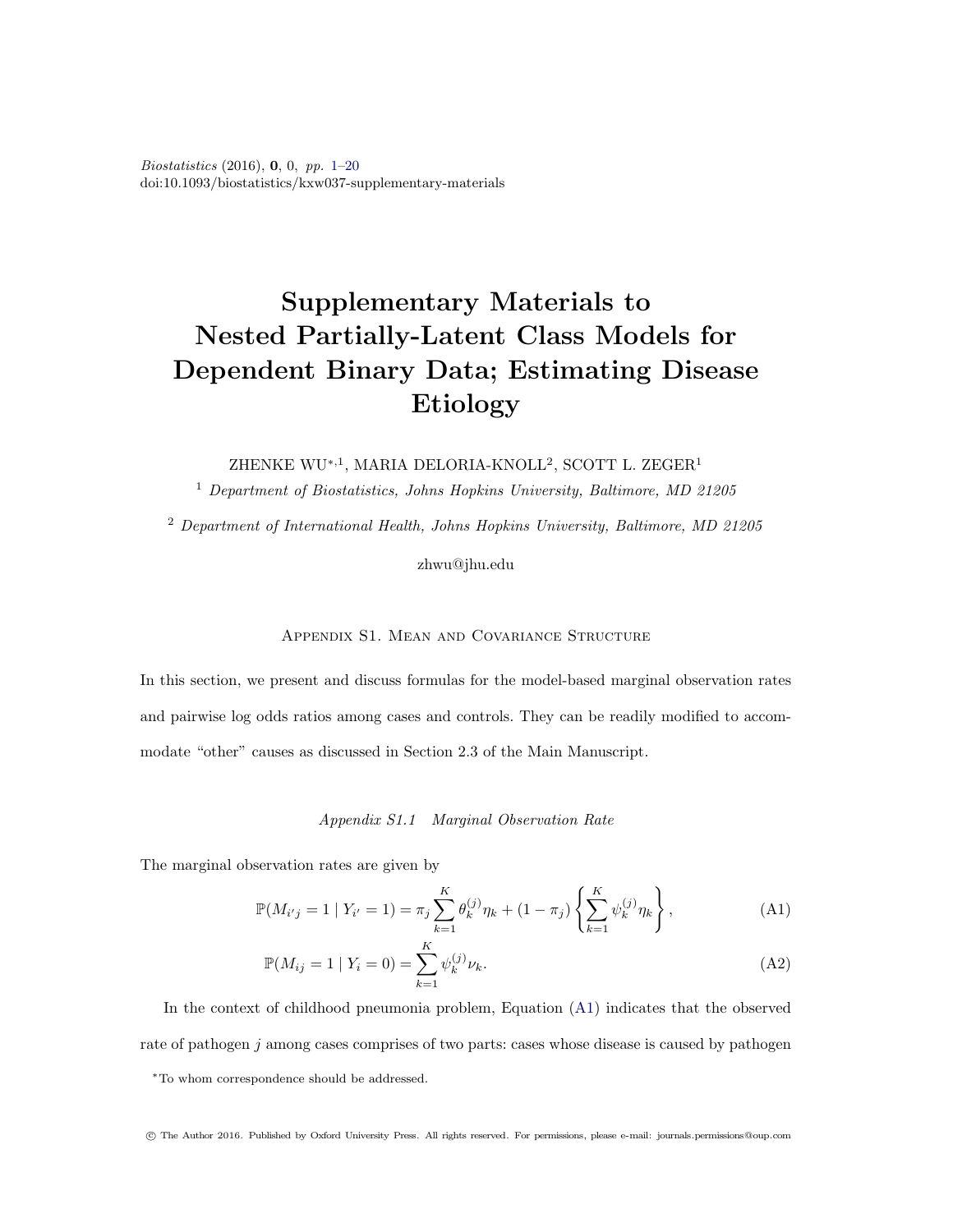$j$  for which the observation is a true positive event, and those whose disease is caused by another pathogen for which the observation is a false positive.

The case and control mean observation rates for pathogen  $j$  are equal when either of Condition (I) or (II) below holds.

(I) 
$$
\psi_1^{(j)} = \cdots = \psi_K^{(j)} = \psi^{(j)}
$$
 and  $\sum_{k=1}^K \theta_k^{(j)} \eta_k = \psi^{(j)}$ ;

(II) 
$$
\boldsymbol{\eta} = \boldsymbol{\nu}
$$
, and  $\sum_{k=1}^{K} \left[ \theta_k^{(j)} \eta_k - \psi_k^{(j)} \nu_k \right] = 0$ .

The first part of Condition  $(I)$  says that the binary response on dimension j is constant across subclasses among controls, which implies independence of j-th dimension's measurement to other dimensions. The second part says, within the j<sup>th</sup> disease class, the marginal observation rate of dimension  $j$  equals the control rate.

Condition (II) means the case and control subclass weights are equal and the observation rates are also equal for the jth case class and controls. The multivariate binary distributions satisfying this condition are special cases of the non-interference submodels (Section 2.3 of the Main Manuscript).

## Appendix S1.2 Marginal Pairwise Log Odds Ratios

The marginal pairwise log odds ratio  $\omega_{j\ell}$  for pathogen pair  $(j, \ell)$  among cases is given by:

$$
\omega_{j\ell} = \log \left\{ \frac{\mathbb{P}(M_{ij} = 1, M_{i\ell} = 1) \mathbb{P}(M_{ij} = 0, M_{i\ell} = 0)}{\mathbb{P}(M_{ij} = 1, M_{i\ell} = 0) \mathbb{P}(M_{ij} = 0, M_{i\ell} = 1)} \right\}
$$
  
\n
$$
= \log \left( \sum_{c=1}^{J} \pi_c \left[ \sum_{k=1}^{K} \left\{ \theta_k^{(j)} \right\}^{1\{c=j\}} \left\{ \psi_k^{(j)} \right\}^{1\{c\neq j\}} \left\{ \theta_k^{(\ell)} \right\}^{1\{c=\ell\}} \left\{ \psi_k^{(\ell)} \right\}^{1\{c\neq \ell\}} \eta_k \right\} \right)
$$
  
\n
$$
- \log \left( \sum_{c=1}^{J} \pi_c \left[ \sum_{k=1}^{K} \left\{ 1 - \theta_k^{(j)} \right\}^{1\{c=j\}} \left\{ 1 - \psi_k^{(j)} \right\}^{1\{c\neq j\}} \left\{ \theta_k^{(\ell)} \right\}^{1\{c=\ell\}} \left\{ \psi_k^{(\ell)} \right\}^{1\{c\neq \ell\}} \eta_k \right] \right)
$$
  
\n
$$
+ \log \left( \sum_{c=1}^{J} \pi_c \left[ \sum_{k=1}^{K} \left\{ 1 - \theta_k^{(j)} \right\}^{1\{c=j\}} \left\{ 1 - \psi_k^{(j)} \right\}^{1\{c\neq j\}} \left\{ 1 - \theta_k^{(\ell)} \right\}^{1\{c=\ell\}} \left\{ 1 - \psi_k^{(\ell)} \right\}^{1\{c\neq \ell\}} \eta_k \right] \right)
$$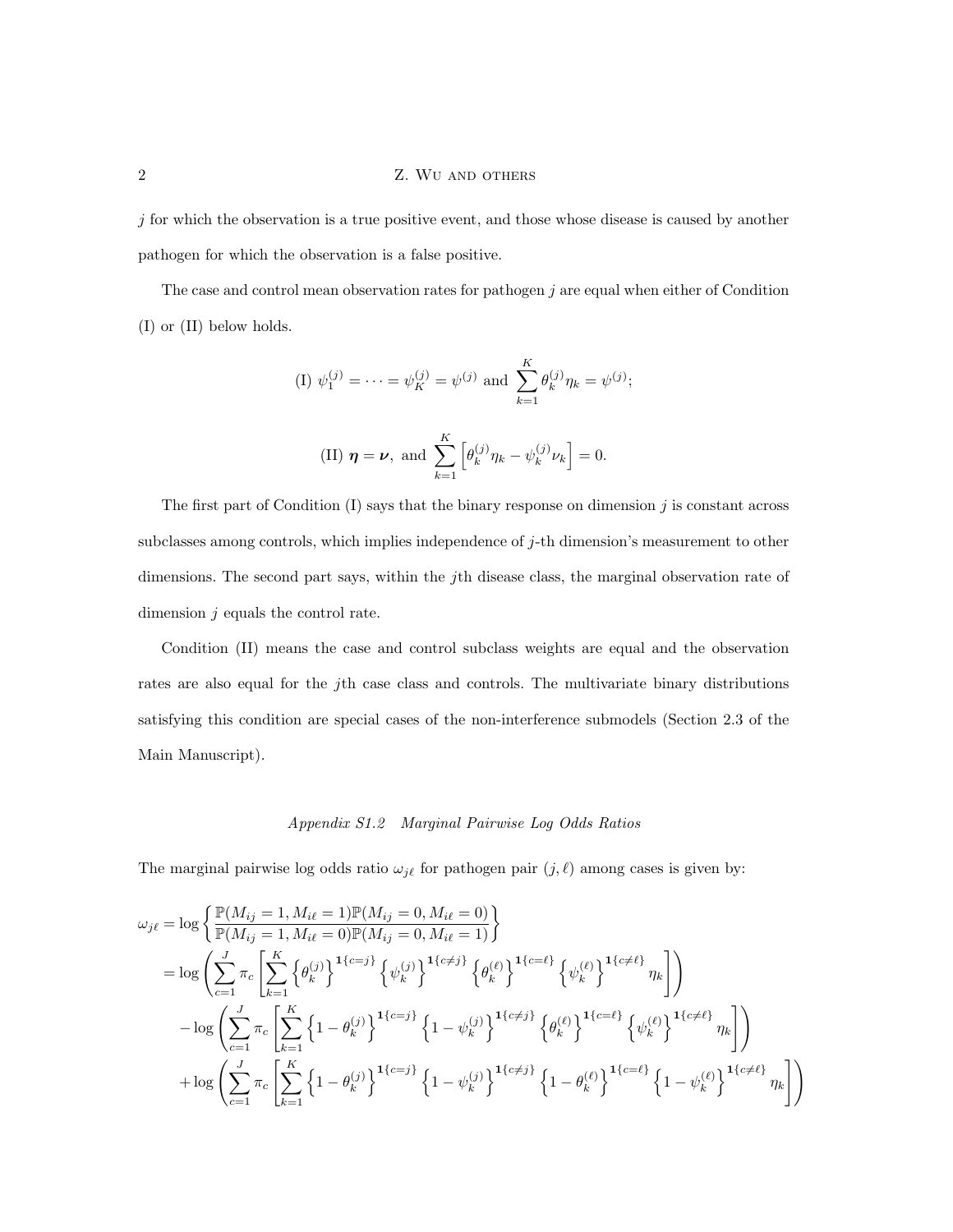Nested Partially-Latent Class Models for Dependent Data 3

$$
-\log\left(\sum_{c=1}^{J}\pi_{c}\left[\sum_{k=1}^{K}\left\{\theta_{k}^{(j)}\right\}^{1\{c=j\}}\left\{\psi_{k}^{(j)}\right\}^{1\{c\neq j\}}\left\{1-\theta_{k}^{(\ell)}\right\}^{1\{c=\ell\}}\left\{1-\psi_{k}^{(\ell)}\right\}^{1\{c\neq \ell\}}\eta_{k}\right]\right).
$$
 (A3)

Setting  $K = 1$  in the formula gives log odds ratios for a locally independent model [\(Wu](#page-19-1) and *[others](#page-19-1)*, [2016\)](#page-19-1). When  $K > 1$ , suppose nearly all of pneumonia is caused by pathogen  $j: \pi_j \approx 1$ , we calculate  $\omega_{j\ell}$  under two scenarios:

- a) If the true positive rates for pathogen j across subclasses, i.e.  $\theta_k^{(j)}$  $k^{(j)}$ ,  $k = 1, ..., K$ , are equal, then  $\omega_{j\ell} \approx 0$ , that is, we have approximate marginal independence between measurements on the jth pathogen and the rest among the cases;
- b) If the number of subclasses  $K = 2$  and true positive rates  $\theta_k^{(j)}$  $k^{(j)}$ ,  $k = 1, 2$  are very different, say, 1 versus 0 as an extreme example, we can show that  $\omega_{j\ell} = \text{logit}(\psi_1^{(\ell)}) - \text{logit}(\psi_2^{(\ell)}),$  which means the pairwise log odds ratio between pathogen j and  $\ell$  among cases is determined by the variation of control subclass FPRs for the  $\ell$ th pathogen.

#### Appendix S2. Priors

### Appendix S2.1 Prior Specifications

For the npLCM, we specify the prior distributions on unknown parameters as follows:

<span id="page-2-0"></span>
$$
\boldsymbol{\pi} \sim \text{Dirichlet}(a_1, \dots, a_L),\tag{A4}
$$

$$
\psi_k^{(j)} \sim \text{Beta}(b_{1kj}, b_{2kj}), j = 1, ..., J; k = 1, ..., \infty,
$$
\n(A5)

$$
\theta_k^{(j)} \sim \text{Beta}(c_{1kj}, c_{2kj}), j = 1, ..., J; k = 1, ..., \infty,
$$
\n(A6)

$$
Z_i | Y_i = 1 \sim \sum_{k=1}^{\infty} U_k \prod_{s < k} [1 - U_s] \, \delta_k, \quad U_k \sim \text{Beta}(1, \alpha_1), i = 1, \dots, n_1,\tag{A7}
$$

$$
Z_i | Y_i = 0 \sim \sum_{k=1}^{\infty} V_k \prod_{s < k} [1 - V_s] \delta_k, \quad V_k \sim \text{Beta}(1, \alpha_0), i = n_1 + 1, ..., n_1 + n_0,
$$
 (A8)

$$
\alpha_0, \alpha_1 \sim \text{Gamma}(0.25, 0.25),\tag{A9}
$$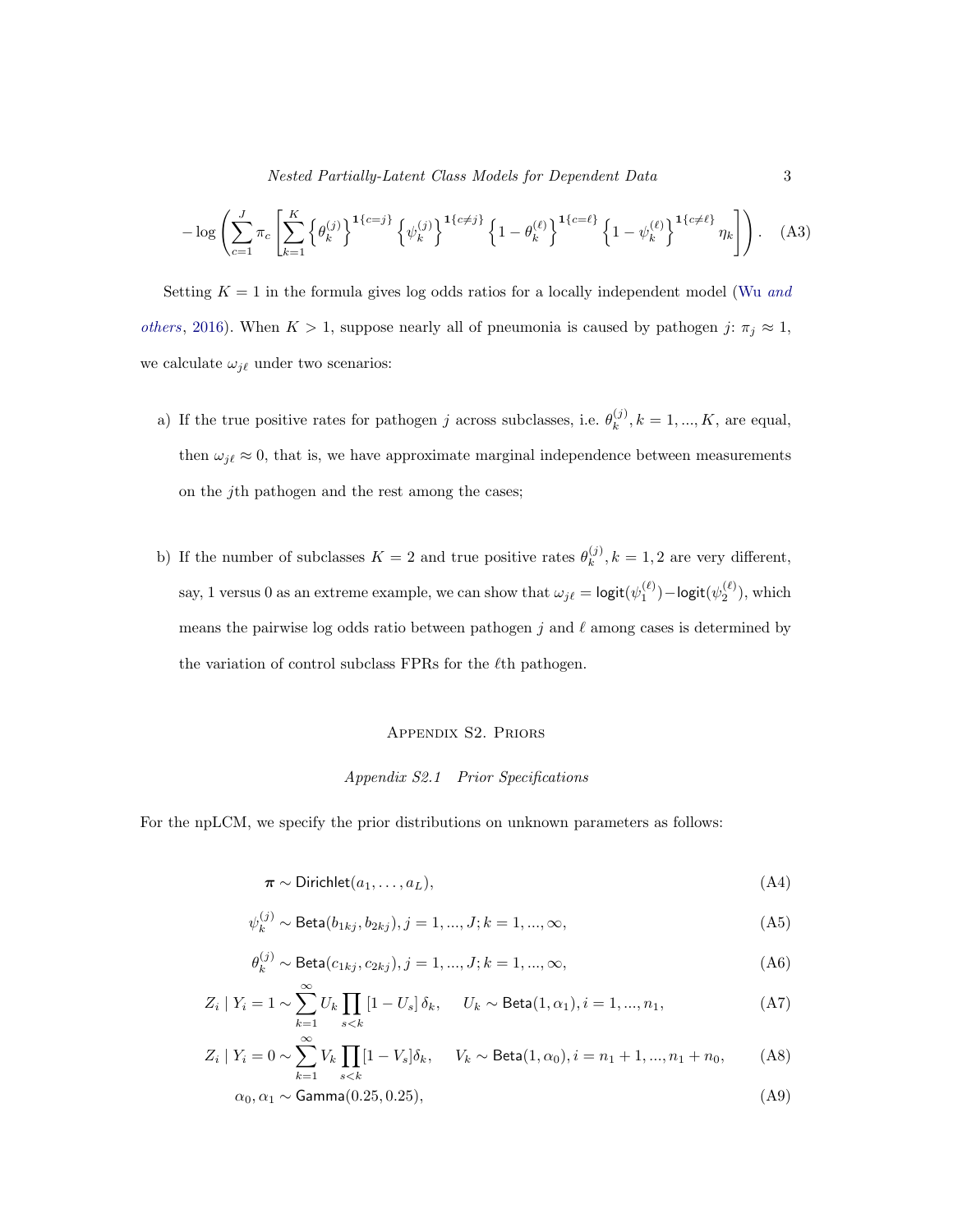where  $\delta_k$  is a point mass on k, and prior independence is also assumed among these parameters. As discussed in more detail by Wu [and others](#page-19-1) [\(2016,](#page-19-1) p.7), the npLCM likelihood similarly has the TPRs Θ that are not fully identified by the model likelihood and hence is partially identified (Jones [and others](#page-18-0), [2010\)](#page-18-0). Therefore, we choose  $(c_{1kj}, c_{2kj}), \forall k, j$ , so that the 2.5% and 97.5% quantiles of the Beta distribution with parameters  $(c_{1kj}, c_{2kj})$  match the prior minimum and maximum TPR values elicited from pneumonia experts (Section 5 in the Main Manuscript). Otherwise, we use the default value of 1s for the Beta hyperparameters. Hyperparameters for the etiology prior,  $(a_1, ..., a_J)'$ , are usually 1s to denote equal and flat prior weights for each pathogen if expert prior knowledge is unavailable.

Because our goal is to estimate the etiology fractions,  $\pi$ , after marginalizing over subclass indicators  $(Z_i)$ , the parameters for the dependence structure within each disease class are nuisance parameters. Therefore, rather than fixing  $K$ , we let  $K$  be a random positive integer and perform model averaging using a prior that encourages small values of  $K$  to incorporate its uncertainty into the inference about  $\pi$  in a parsimonious way. This prevents model overfitting in finite samples when the observed contingency table for the multivariate binary PERCH measurements has mostly empty cells. In [\(A7\)](#page-2-0) and [\(A8\)](#page-2-0), we have actually specified stick-breaking priors for both  $\eta$  $\{U_k \prod_{s \leq k} [1-U_s]\}_{k=1,2,...}$  and  $\nu = \{V_k \prod_{s \leq k} [1-V_s]\}_{k=1,2,...}$  that on average place decreasing weights on the kth subclass as k increases [\(Sethuraman,](#page-19-2) [1994\)](#page-19-2).

#### Appendix S2.2 Stick-Breaking Prior

This section briefly discusses the stick-breaking priors used in the Bayesian inference for the nested partially-latent class models. A stick-breaking mixture model in theory has countably infinite number of subclasses. However, because the  $\nu_k$  and  $\eta_k$  decrease exponentially quickly in k, a priori, we expect that only a small number of subclasses will be used to model the data. The expected number of subclasses from a stick-breaking prior is logarithmic in the number of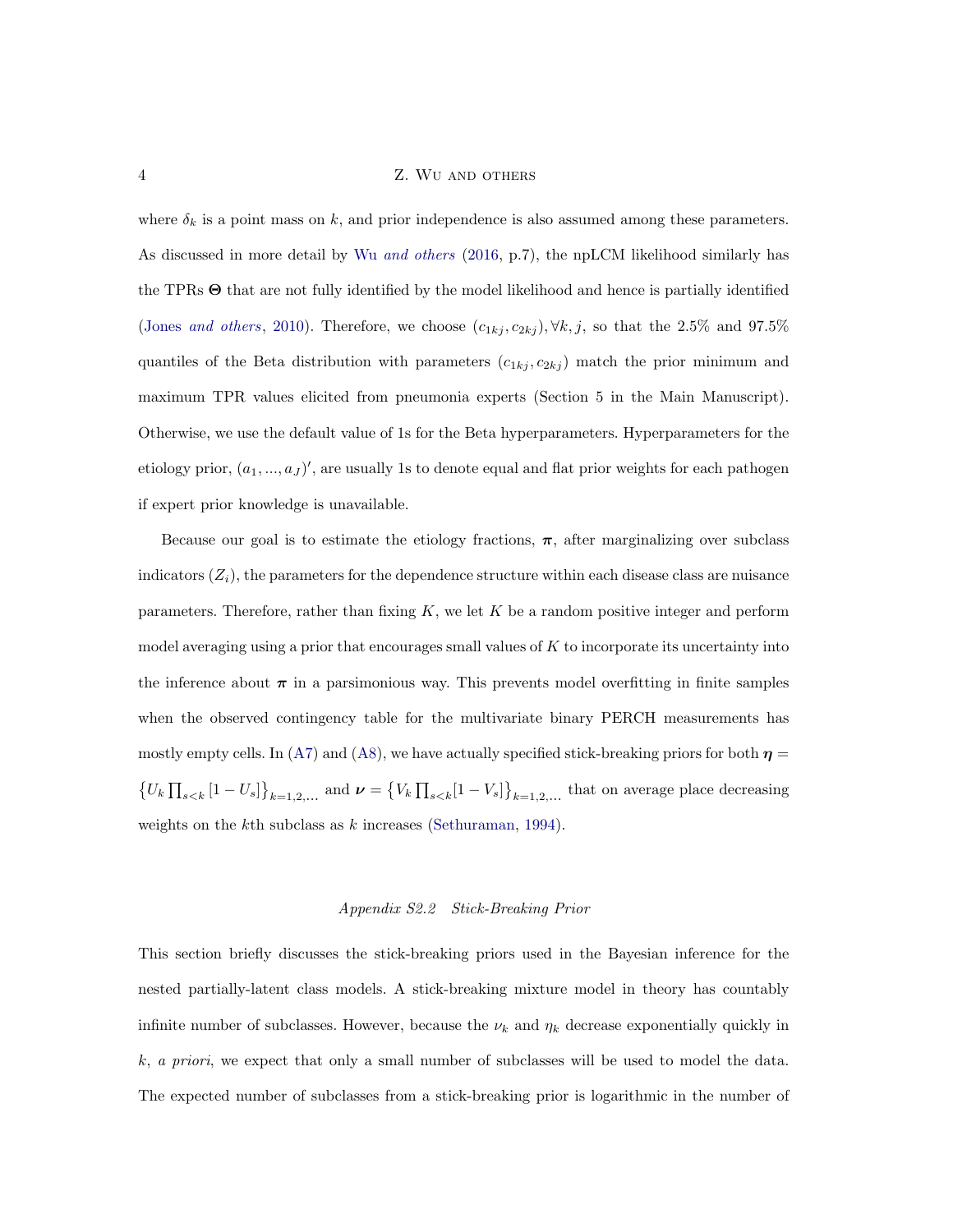observations (Hjort [and others](#page-18-1), [2010\)](#page-18-1). This is different than a finite mixture model, which uses a fixed number of clusters to model the data. In the stick-breaking mixture model, the actual number of clusters used to model data is not fixed, and can be automatically inferred from data using the usual Bayesian posterior inference framework [\(Neal,](#page-19-3) [2000\)](#page-19-3).

Equations  $(A7)-(A9)$  $(A7)-(A9)$  $(A7)-(A9)$  place exchangeable prior weight on the subclasses. Following [Ishwaran](#page-18-2) [and James](#page-18-2) [\(2002\)](#page-18-2), in our computations, we truncate the infinite sum to the first  $K^*$  terms with K<sup>∗</sup> sufficiently large to balance computing speed and approximating performance of the model. In our simulations and data application  $K^* = 10$  is usually deemed adequate. Most subclass measurement profiles are not assigned with meaningful weights either in the simulations or in data application, so that a small number of effective subclasses are usually sufficient for approximation. Also, by placing hyperpriors on stick-breaking parameters  $\alpha_0$  and  $\alpha_1$  as in Equation [\(A9\)](#page-2-0), we can let the data inform us about the desired sparsity level for approximating the probability contingency tables for the control and each disease class. A small value of the estimate  $\hat{\alpha}_0$   $(\hat{\alpha}_1)$ suggests that only a small number of subclasses are necessary for the controls (cases). We have chosen hyperparameters in the Gamma hyperpriors for  $\alpha_1$  and  $\alpha_1$  to be (0.25, 0.25) which gives good parameter estimation performance in simulations.

#### Appendix S3. Gibbs Sampling Algorithm

For posterior computation involving stick-breaking priors, without truncation on the number of stick segments, [Walker](#page-19-4) [\(2007\)](#page-19-4) and [Papaspiliopoulos and Roberts](#page-19-5) [\(2008\)](#page-19-5) proposed the slice sampler and retrospective MCMC, respectively. In the following, we develop a simple and efficient blocked Gibbs sampler relying on truncation approximation to the stick-breaking prior distribution (e.g., [Ishwaran and James,](#page-18-3) [2001;](#page-18-3) [Gelfand and Kottas,](#page-18-4) [2002\)](#page-18-4). We also include in the sampling algorithms two sets of auxiliary variables, the partially-latent individual class indicator  $(I_i)$  the nested subclass indicator  $(Z_i)$ .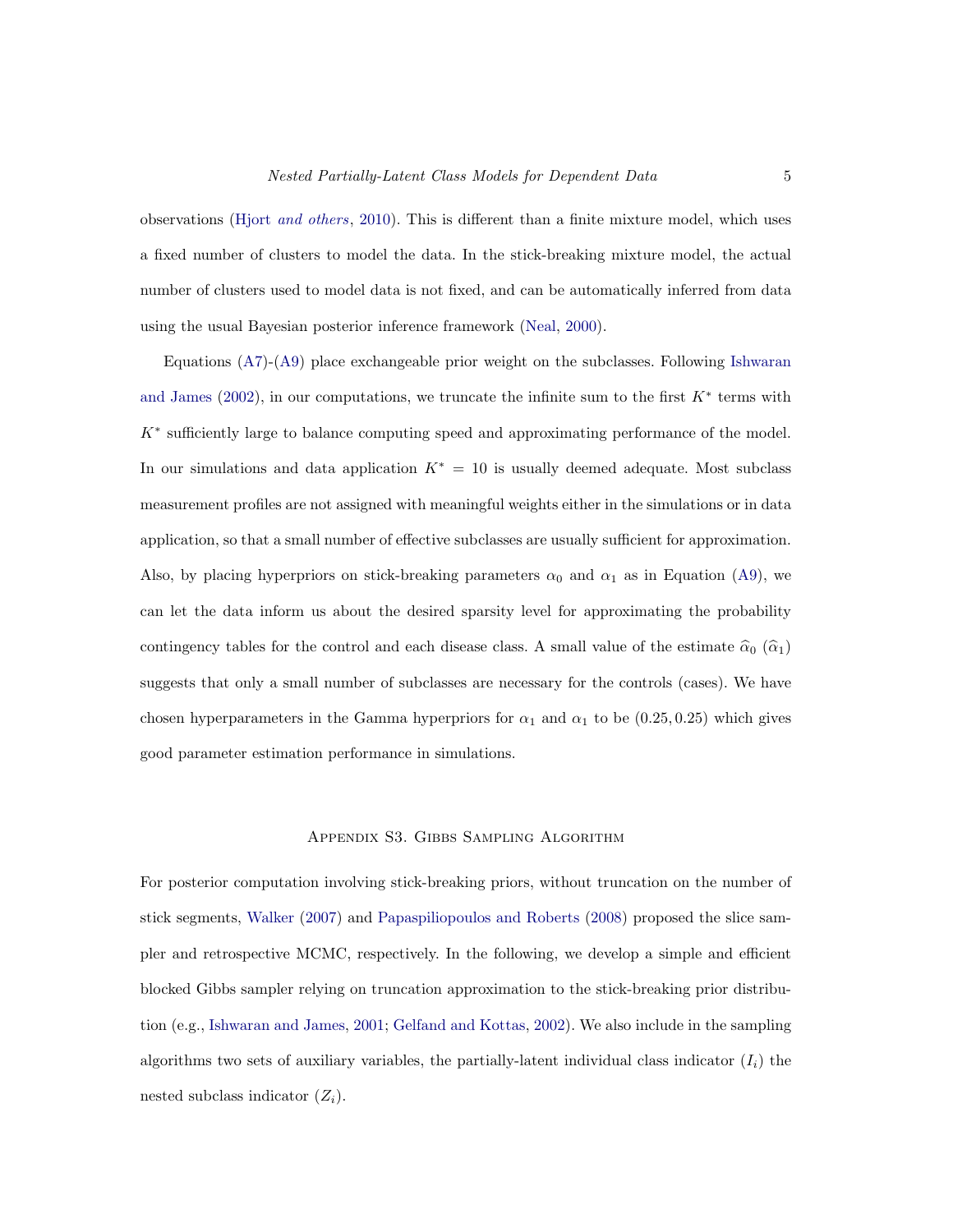All model estimations are performed by the R package "baker" [\(https://github.com/zhenkewu/baker\)](https://github.com/zhenkewu/baker) that interfaces with freely available software JAGS 3.4.0 [\(http://mcmc-jags.sourceforge.net/\).](http://mcmc-jags.sourceforge.net/) Convergence was monitored via MCMC chain histories, auto-correlations, kernel density plots, and Brooks-Gelman-Rubin statistics [\(Brooks and Gelman,](#page-18-5) [1998\)](#page-18-5). The statistical results below are based on 10, 000 iterations of burn-in followed by 50, 000 production samples from each of three parallel chains. Samples from every 50 iterations are retained for inference.

In the following are the MCMC sampling steps, assuming the truncation level is  $K^* = K$ :

1. Update the class indicator  $I_{i'}$  for cases  $i' = 1, ..., n_1$ , from a categorical distribution with probabilities

$$
\mathbb{P}(I_{i'} = j \mid \cdots) = p_{i'}^{(j)} \propto [\mathbf{M}_{i'} | Z_{i'}, \mathbf{\Theta}, \mathbf{\Psi}, I_{i'} = j][Z_{i'} | \mathbf{\eta}, I_{i'} = j][I_{i'} = j | \mathbf{\pi}]
$$
  
 
$$
\propto \left\{\theta_{Z_{i'}}^{(j)}\right\}^{M_{i'j}} \left\{1 - \theta_{Z_{i'}}^{(j)}\right\}^{1 - M_{i'j}} \prod_{l \neq j} \left\{\psi_{Z_{i'}}^{(l)}\right\}^{M_{i'l}} \left\{1 - \psi_{Z_{i'}}^{(l)}\right\}^{1 - M_{i'l}} \cdot \eta_{Z_{i'}} \cdot \pi_j,
$$

for  $j = 1, ..., J$ .

2. Update subclass indicators  $Z_{i'}$  for case  $i' = 1, ..., n_1$ , from a categorical distribution with probabilities

$$
\mathbb{P}(Z_{i'} = k | \cdots) = q_{i'k} \propto [\mathbf{M}_{i'} | Z_{i'}, I_{i'}, \mathbf{\Theta}, \mathbf{\Psi}][Z_{i'} | I_{i'}, \boldsymbol{\eta}]
$$
  
 
$$
\propto \eta_k \cdot \left\{ \theta_k^{(I_{i'})} \right\}^{M_{i'I_{i'}}} \left\{ 1 - \theta_k^{(I_{i'})} \right\}^{1 - M_{i'I_{i'}}} \prod_{l \neq I_{i'}} \left\{ \psi_k^{(l)} \right\}^{M_{i'l}} \left\{ 1 - \psi_k^{(l)} \right\}^{1 - M_{i'l}}.
$$

Update subclass indicators  $Z_i$  for control  $i = n_1 + 1, ..., n_1 + n_0$ , from a categorical distribution with probabilities

$$
\mathbb{P}(Z_i = k \mid \cdots) = q_{ik} \propto [\mathbf{M}_i \mid Z_i = k, \Psi][Z_i = k \mid \nu]
$$
  
 
$$
\propto \nu_k \cdot \prod_{j=1}^J \left\{ \psi_k^{(j)} \right\}^{M_{ij}} \left\{ 1 - \psi_k^{(j)} \right\}^{1 - M_{ij}}, k = 1, ..., K.
$$

3. Update the case subclass weights  $\eta$  for  $j = 1, ..., J$  from

$$
pr(\boldsymbol{\eta} | \cdots) \propto \prod_{i':I_{i'}=j} [Z_{i'} | \boldsymbol{\eta}, I_{i'}] [\boldsymbol{\eta} | \alpha_1]
$$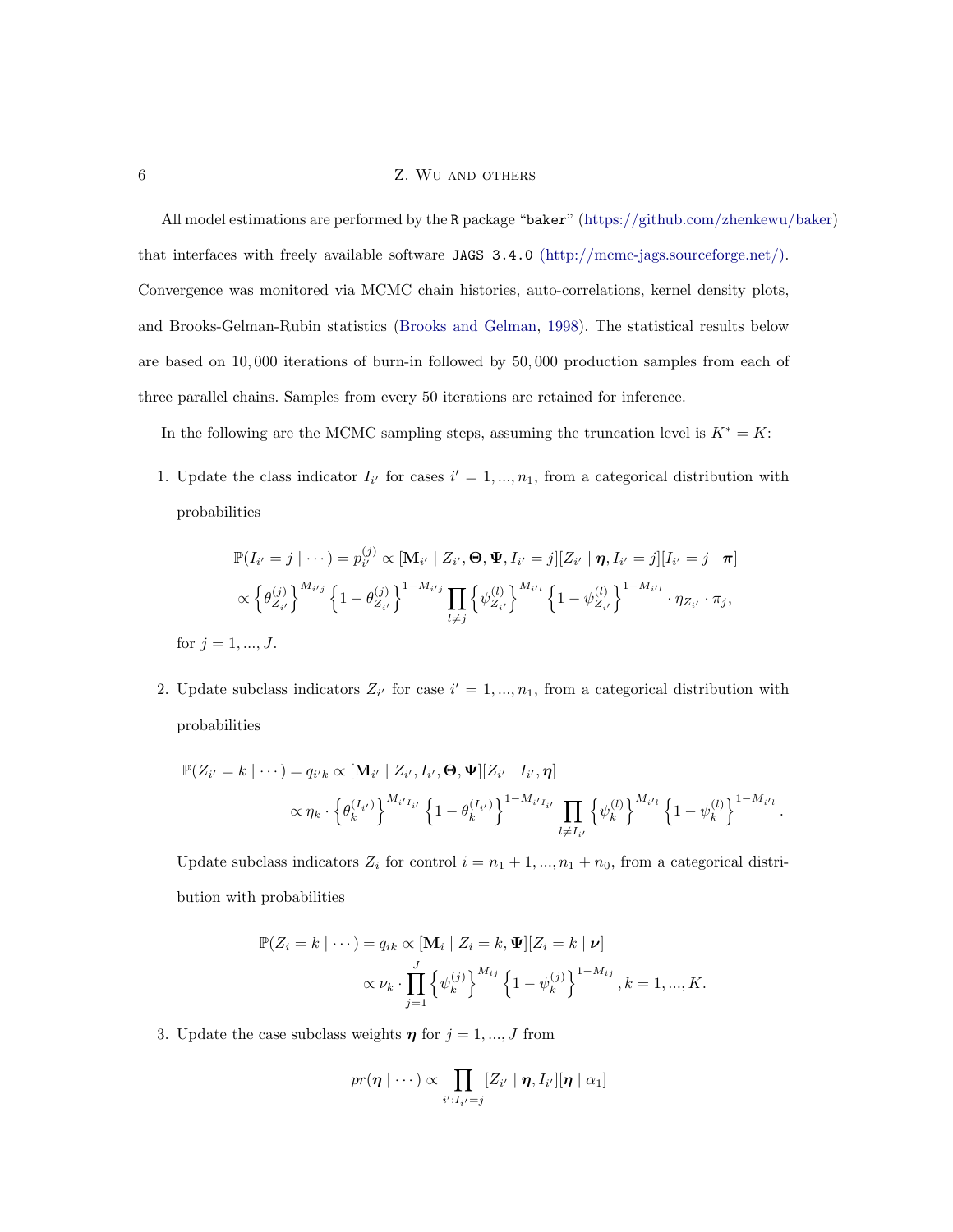which can be accomplished by first setting  $u_K^* = 1$  and sampling

$$
u_k^* \sim \text{Beta}\left(1 + z_k', \alpha_1 + \sum_{l=k+1}^K z_l'\right), k = 1, ..., K - 1,
$$

where  $z'_{k}$  is the number of cases assigned to subclass k in class j. We write

$$
z'_{k} = \#\left\{i': Y_{i'} = 1, Z_{i'} = k, I_{i'} = j\right\},\
$$

for  $k = 1, ..., K - 1$ , where "#A" counts the number of elements in set A. We then construct  $\eta_1 = u_k^*, \, \eta_k = u_k^* \prod_{l=1}^{k-1} \{1 - u_l^*\}, \, k = 2, ..., K.$ 

4. Update the control subclass weights  $\boldsymbol{\nu} = (\nu_1, ..., \nu_K)^T$  from

$$
pr(\boldsymbol{\nu} \mid \cdots) \propto \prod_{i:Y_i=0} [Z_i \mid \boldsymbol{\nu}] \cdot [\boldsymbol{\nu} \mid \alpha_0],
$$

which can be accomplished by first setting  $v_K^\ast=1$  and sampling

$$
v_k^* \sim \text{Beta}\left(1 + z_k, \alpha_0 + \sum_{l=k+1}^K z_k\right), k = 1, ..., K - 1,
$$

where  $z_k$  is the number of controls assigned to subclass k, and then constructing  $\nu_1 = v_k^*$ ,  $\nu_k = v_k^* \prod_{l=1}^{k-1} (1 - v_l^*), \, k = 2, ..., K.$ 

5. Update concentration parameter  $\alpha_0$  and  $\alpha_1$  for stick-breaking prior from

$$
pr(\alpha_0 | \cdots) \propto [\nu | \alpha_0] [\alpha_0] \propto \alpha_0^{K-1} \exp(-\alpha_0 \cdot r) \cdot pr(\alpha_0),
$$

where  $r = -\left\{\sum_{k=1}^{K-1} \log(1 - \nu_k^*)\right\}$ . If conditionally conjugate prior for  $\alpha_0$  is used, i.e.  $\alpha_0 \sim \text{Gamma}(a_{\alpha_0}, b_{\alpha_0})$  with mean  $a_{\alpha_0}/b_{\alpha_0}$  and variance  $a_{\alpha_0}/b_{\alpha_0}^2$ , then the full conditional distribution reduces to Gamma  $(a_{\alpha_0} + K - 1, b_{\alpha_0} + r)$ . Similarly for  $\alpha_1$  with  $\nu$  replaced by  $\eta$  and  $(a_{\alpha_0}, b_{\alpha_0})$  replaced by  $(a_{\alpha_1}, b_{\alpha_1})$ .

6. Update the vector of subclass TPR for  $j = 1, ..., J$  from

$$
pr(\boldsymbol{\theta}^{(j)} | \cdots) \propto \prod_{\{i': I_{i'} = j\}} [\mathbf{M}_{i'} | \boldsymbol{\theta}^{(j)}, Z_{i'}, I_{i'}] [\boldsymbol{\theta}^{(j)}]
$$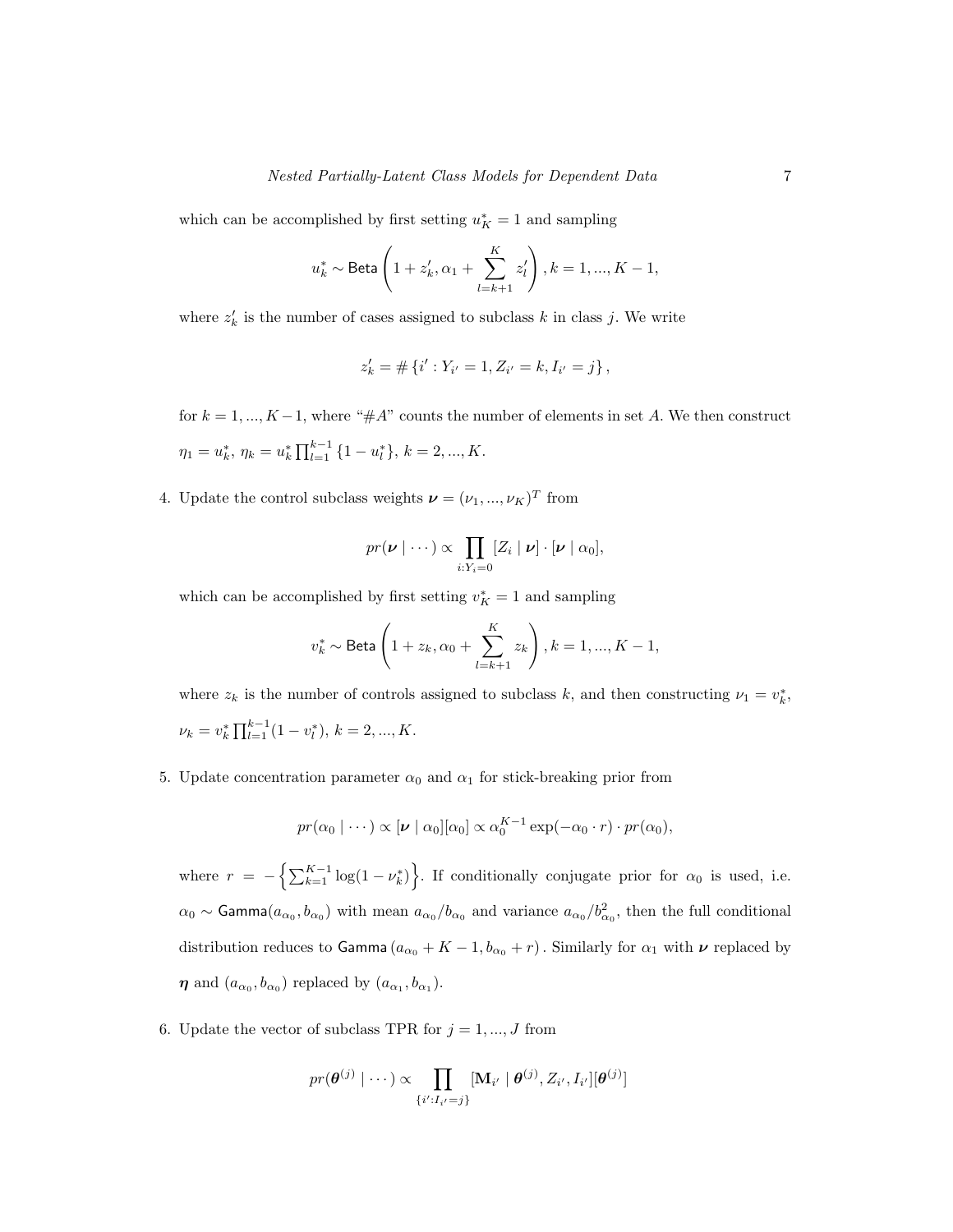$$
\propto \prod_{k=1}^K \left\{ \theta_k^{(j)} \right\}^{m_{k1}^{(j)}} \left\{ 1 - \theta_k^{(j)} \right\}^{m_{k0}^{(j)}} \cdot [\boldsymbol{\theta}^{(j)}],
$$

where  $m_{kc}^{(j)} = #\{i' : Y_{i'} = 1, Z_{i'} = k, I_{i'} = j, M_{i'j} = c\}, c = 0, 1$ . If prior for TPRs are independent Beta distributions, then this is a product of Beta distributions.

7. Update subclass-specific FPRs  $\psi_k^{(j)}$  $k^{(j)}$  for  $j = 1, ..., J, k = 1, ..., K$  from

$$
pr(\psi_k^{(j)} | \cdots) \propto \prod_{i':Y_{i'}=1, I_{i'} \neq j, Z_{i'}=k} [M_{i'j} | \psi^{(j)}, Z_{i'}, I_{i'}] \prod_{i:Y_i=0} [M_{ij} | \psi^{(j)}, Z_i] \cdot [\psi_k^{(j)}] \propto {\psi_k^{(j)}}^{\sum_{k=1}^{s_{k1}^{(-j)}} {\left\{1-\psi_k^{(j)}\right\}}^{\sum_{k=0}^{s_{k0}^{(-j)}}} \cdot pr(\psi_k^{(j)}),
$$

where  $s_{kc}^{(-j)} = #\{i' : Y_{i'} = 1, Z_{i'} = k, I_{i'} \neq j, M_{i'j} = c\} + #\{i : Y_i = 0, Z_i = k, M_{ij} = c\},\$ for  $c = 0, 1$ . If the prior on FPRs are Beta $(a_1, b_1)$ , then the above conditional distribution is  $\mathsf{Beta}(a_1 + s_{k1}^{(j)})$  $s_{k1}^{(j)}, b_1 + s_{k0}^{(j)}$  $_{k0}^{(j)}$ ).

8. Update  $\pi$  from Dirichlet  $(d_1 + t^{(j)}, ..., d_J + t^{(j)})$ , where  $t^{(j)}$  is the number of cases assigned to class j, i.e.  $t^{(j)} = \#\{i' : Y_{i'} = 1, I_{i'} = j\}, j = 1, ..., J$ .

Appendix S4. Directed Acyclic Graph for Nested Partially-Latent Class Models This section illustrates the model structure of nested partially-latent class models using a directed acyclic graph (DAG) and provides some details on posterior inference.

Because the false positive rate (FPR) parameters  $\Psi$  are in both the control and case likelihood (2.1) and (2.2) in the Main Manuscript, their posterior depend on both the control and case models. This is referred to as "feedback" because the case model will indirectly inform  $\Psi$ . If we only want the control data to inform the case model but not vice versa, we can "cut" this source of feedback through approximate conditional updating in the Gibbs sampler (Lunn [and others](#page-18-6), [2009\)](#page-18-6). That is, we update  $\psi_k^{(j)}$  $\binom{(j)}{k}$  by  $pr(\psi_k^{(j)})$  $\binom{[j]}{k}$  |  $M_{ij}$ ;  $i: Y_i = 0$ ) instead of Step 7 of the Gibbs sampler (see Appendix C). It will cut the information flow from the case model to the FPR parameters  $\Psi$ and is indicated by the check-bit valves in [Figure S1.](#page-8-0) It is desirable when certain parts of the joint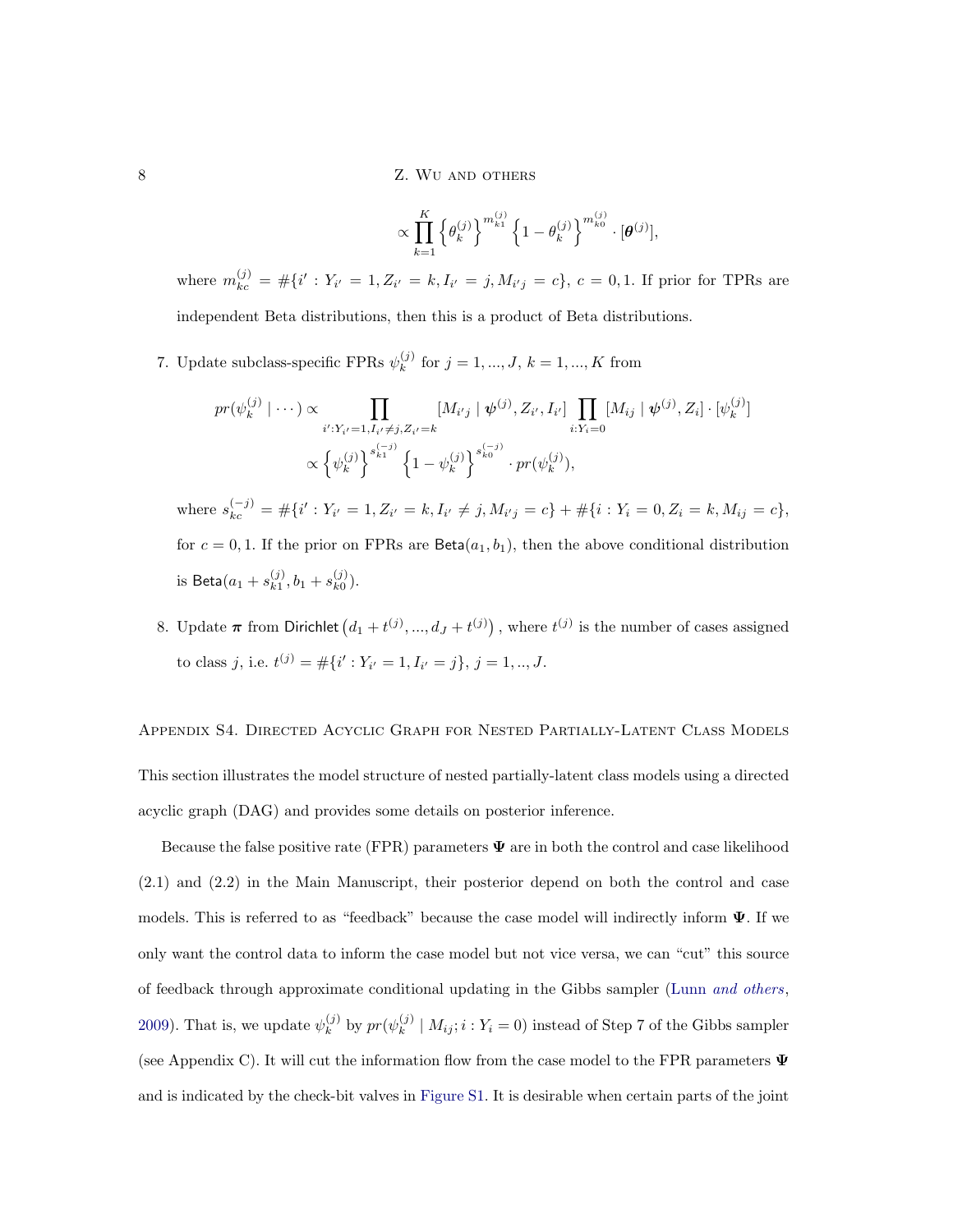

<span id="page-8-0"></span>Figure S1. Directed acyclic graph (DAG) for the npLCM. Quantities in circles are unknown parameters or auxiliary variables; quantities in solid squares are observables. The etiologic fraction  $\pi$  is of primary scientific interest. The solid arrows represent probabilistic relationship between the connected variables. The "cut" valve "A  $\rightarrow$  B" means that when updating node A in the Gibbs sampler, we drop the likelihood terms that involve node B.

model are considered not reliable to inform a subset of parameters, and can be implemented by the cut function in WinBUGS 1.4. Such "cut-the-feedback" approximate Bayesian computation has both gains in computational speed and inferential robustness, and is also suggested in other contexts (Liu [and others](#page-18-7), [2009;](#page-18-7) Warren [and others](#page-19-6), [2012;](#page-19-6) [Zigler and Dominici,](#page-19-7) [2014\)](#page-19-7).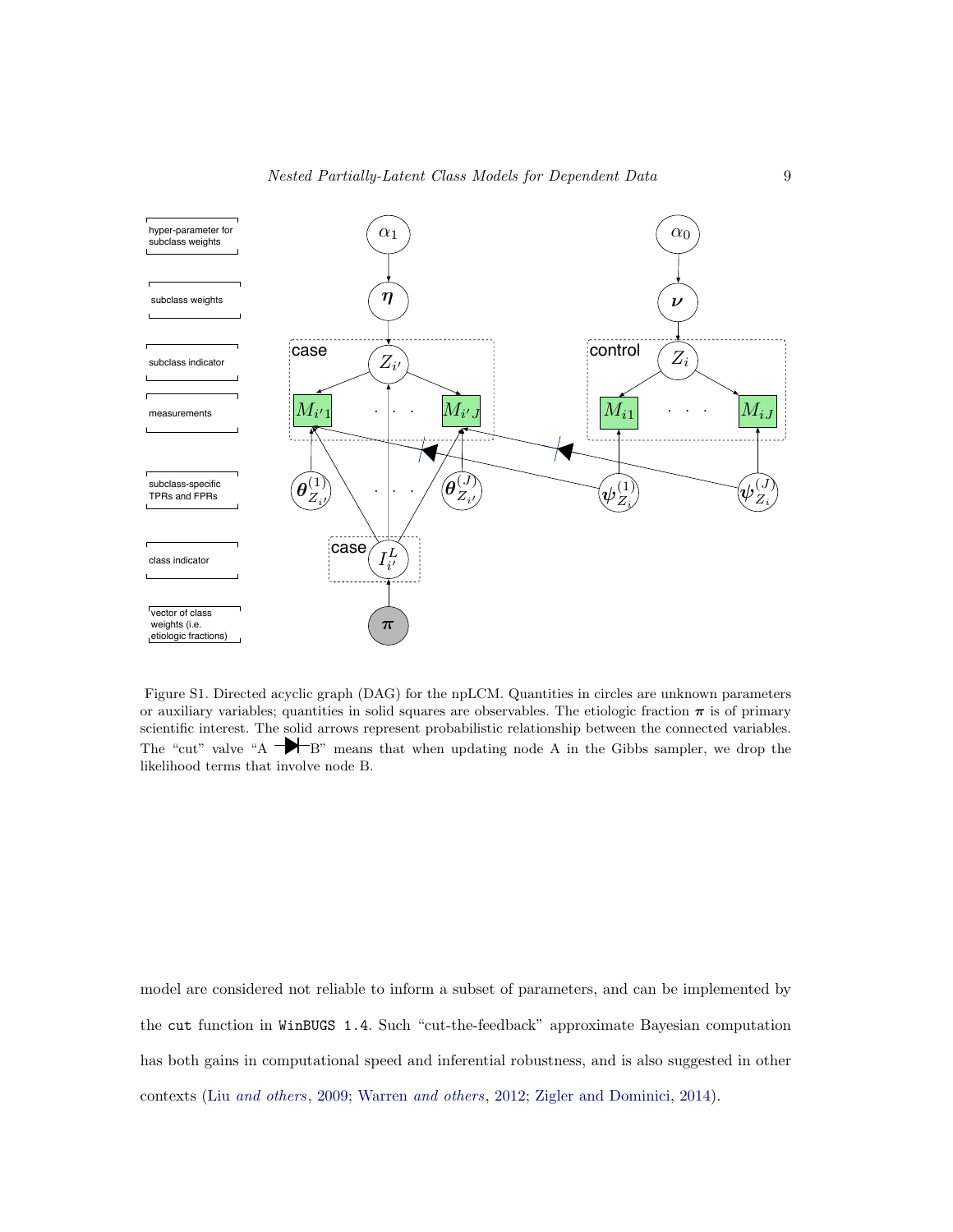#### Appendix S5. Simulation Studies

#### Appendix S5.1 Parameter Settings

We present the true parameter values and the empirical coverage rates in simulation studies (Section 4).

| Scenario I          |                                                                                                   | Scenario II         |                                                                                                   |
|---------------------|---------------------------------------------------------------------------------------------------|---------------------|---------------------------------------------------------------------------------------------------|
| $\pi$               | $=(0.5, 0.2, 0.15, 0.1, 0.05)'$                                                                   | $\pi$               | $=(0.5, 0.2, 0.15, 0.1, 0.05)'$                                                                   |
| $\mathbf{\Theta}^T$ | $=\begin{bmatrix} 0.95 & 0.9 & 0.9 & 0.9 & 0.9 \end{bmatrix}$                                     | $\mathbf{\Theta}^T$ | $\begin{bmatrix} 0.95 & 0.95 & 0.55 & 0.95 & 0.95 \end{bmatrix}$                                  |
|                     | $\begin{bmatrix} 0.95 & 0.9 & 0.9 & 0.9 & 0.9 \end{bmatrix}$                                      |                     | $=$ $\begin{bmatrix} 0.95 & 0.55 & 0.95 & 0.55 & 0.55 \end{bmatrix}$                              |
| $\Psi^T$            | $= \begin{bmatrix} 0.25 & 0.25 & 0.2 & 0.15 & 0.15 \\ 0.2 & 0.2 & 0.25 & 0.1 & 0.1 \end{bmatrix}$ | $\Psi^T$            | $= \begin{bmatrix} 0.4 & 0.4 & 0.05 & 0.2 & 0.2 \\ 0.05 & 0.05 & 0.4 & 0.05 & 0.05 \end{bmatrix}$ |
|                     |                                                                                                   |                     |                                                                                                   |
| $\boldsymbol{\nu}$  | $=(0.5, 0.5)'$                                                                                    | ν                   | $=(0.5, 0.5)'$                                                                                    |
| $\eta$              | $=(\eta_o, 1-\eta_o)'$ , $0 \le \eta_o \le 1$                                                     |                     | $= (\eta_o, 1 - \eta_o)'$ , $0 \le \eta_o \le 1$                                                  |

#### Appendix S5.2 Bayesian Fitting in Finite Samples

In finite samples, one can fit the larger LD model that a priori encourages a small number of subclasses. Extra subclasses can be used if the measurements have rich multivariate associations. Through simulations, we compare Bayes estimates of etiologic fractions obtained from the npLCM and pLCM. We generate  $T = 1,000$  datasets with sample size  $n_1 = n_0 = 500$  under Scenario I and II with parameters values described in the previous subsection. We fit the npLCM (truncation level  $K^* = 5$  subclasses) and pLCM  $(K = 1)$  to each data set using informative Beta priors on the true positive rates  $(\{\theta_k^{(j)}\})$  $\binom{1}{k}$ ) with 0.5 and 0.99 as the 2.5% and 97.5% quantiles mimicking PERCH study.

We view the Bayes estimates as functions of data and assess their frequentist properties, such as bias and variance (e.g. [Efron,](#page-18-8) [2015\)](#page-18-8). We define the repeated-sampling bias of the posterior mean and its mean squared error (MSE) respectively as  $\lim_{T} T^{-1} \sum_{t=1}^{T} \left\{ \overline{\pi}_{\ell}^{(t)} - \pi_{o,\ell} \right\}$ , and  $\lim_{T} T^{-1} \sum_{t=1}^{T} (\overline{\pi}_{\ell}^{(t)} - \pi_{o,\ell})^2, \ell = A, \ldots, E$ , where  $\overline{\pi}_{\ell}^{(t)} = \mathbb{E} {\pi_{\ell}} \mid \mathcal{D}^{(t)}, \mathcal{M}$  is the posterior mean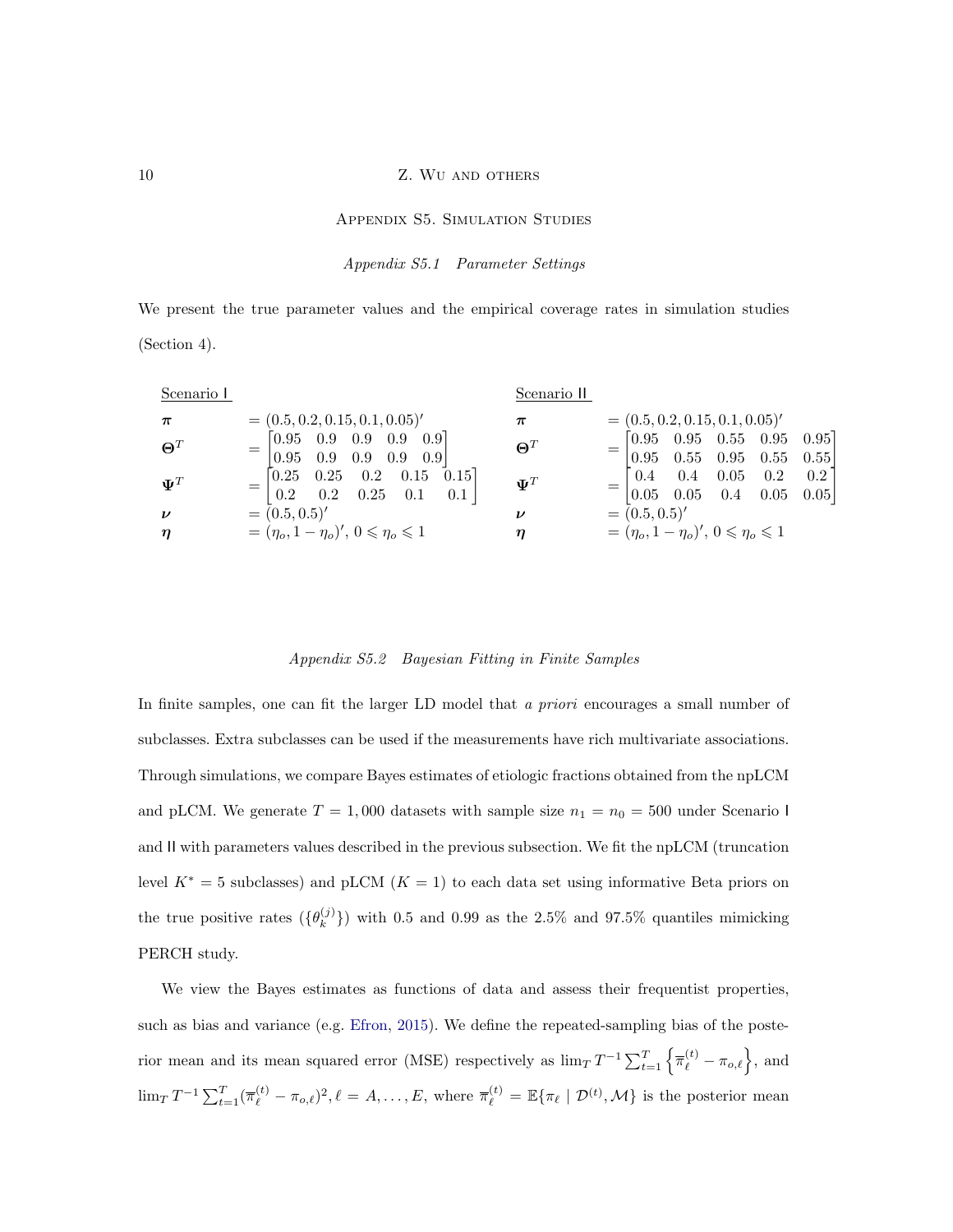taken with respect to the posterior distribution of  $\pi$  given the t-th simulated data set  $\mathcal{D}^{(t)}$  and model  $M$ . In finite samples, the bias multiplied by the case sample size gives the expected number of cases over- or under-attributed to a cause, which is a measure of direct interest to the motivating PERCH study.

The top panel of Table [Table S1](#page-12-0) compares the estimation biases by posterior means obtained from the two models (np and p), each using data simulated under Scenario I and II as described at the beginning of this subsection. To study the effect of LD upon the estimation of  $\pi_o$ , we assess the biases at five cases' first subclass weights  $(\eta_o = 0, 0.25, 0.5, 0.75, 1)$ . For a data set with finite sample size, estimation bias can arise from random sampling, model mis-specification or the prior, for which the first is averaged out by replication. The non-zero biases seen here reflect likelihood mis-specification and the influence of the prior. When the likelihood is correctly specified, only biases from priors remain. In Scenario II with strong LD, the npLCM performs much better. For example, the LI assumption (pLCM) results in an upward bias of 26.2% for C at  $\eta_o = 0$ , as well as other highlighted biases greater than 10% in magnitude. In Scenario I with weak LD, the biases from both models are negligible  $(-1.9\% \sim 1.9\%).$ 

When the truth is close to LI, the npLCM is comparably efficient to pLCM for almost all settings. The bottom panel of Table [Table S1](#page-12-0) shows the the ratio of MSEs for pLCM versus npLCM. In Scenario I, the ratios are close to 1 indicating the npLCM has efficiently used stickbreaking to strike the balance between estimation bias and variance. In Scenario II, compared to the pLCM, the npLCM produced smaller MSEs for C at all  $\eta_0$  values, where the advantage is largely explained by smaller biases.

The npLCM also produces 95% credible intervals (CI) with near-nominal empirical coverage rates. For example, Appendix Table 1 highlights that the substantial under-coverages ( $< 80\%$ ) only occurred when assuming LI. Because of the extra variability from the informative priors on the TPRs, the CIs are conservative in Scenario I for both models. The over-coverage of both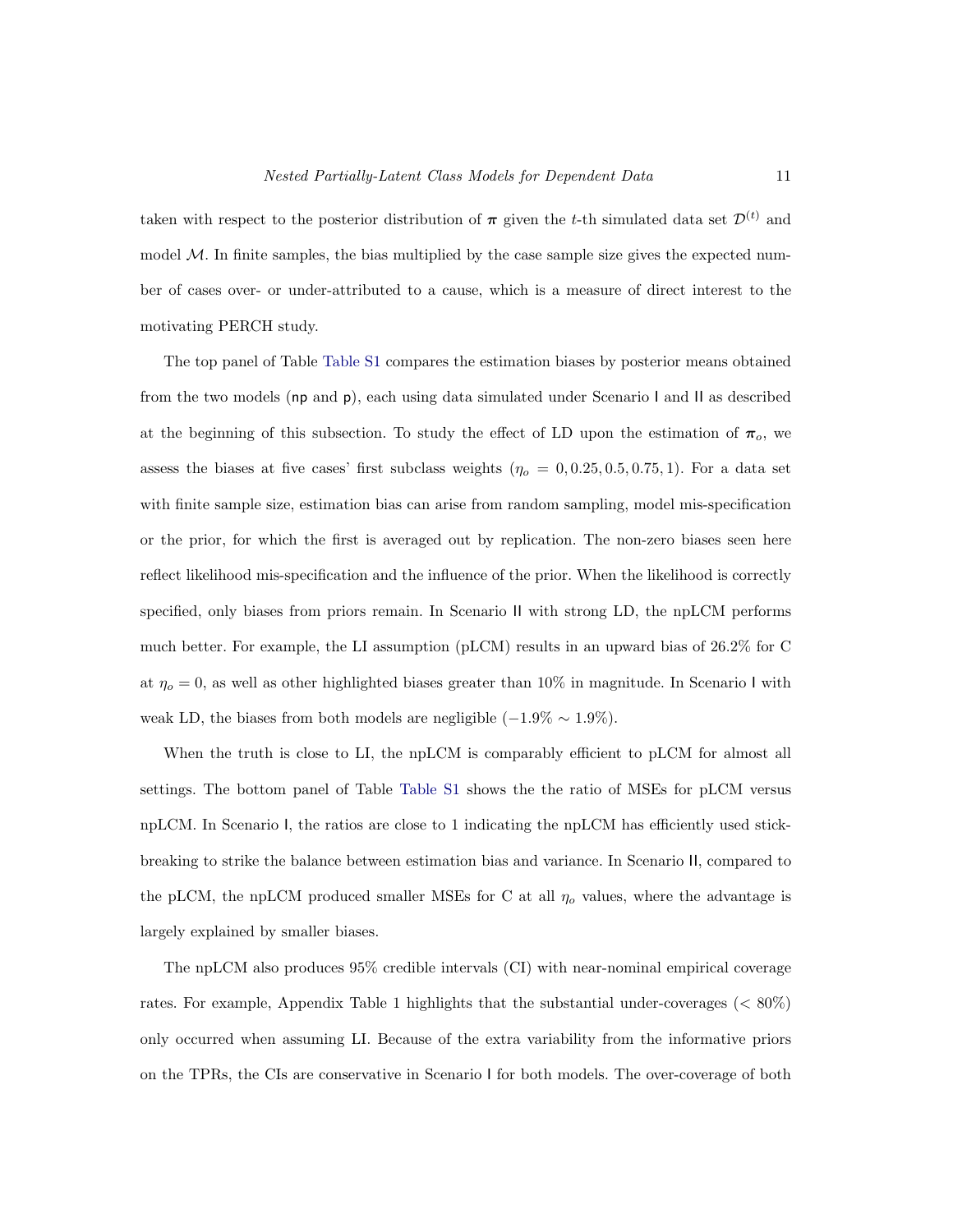models is largely due to the assumed variances in the TPR parameters.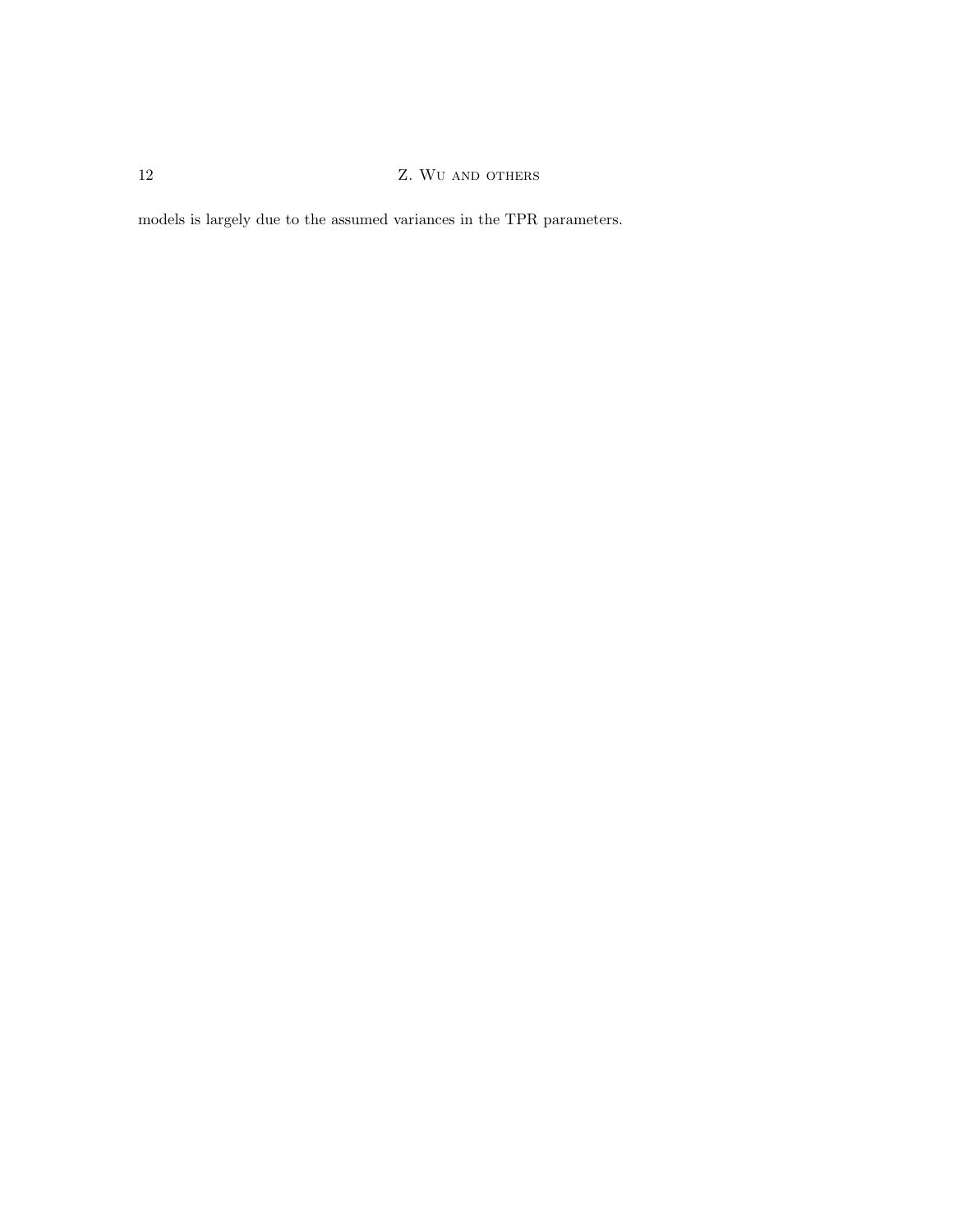|               |                  |                                   | $\mu$ $\sim$ $\mu$ . The numbers are averaged |              | $\alpha$ across $\alpha$ , over representations and manappied by<br>Truth: Cases' First Subclass Weight $(\eta_o)$ |             |              |
|---------------|------------------|-----------------------------------|-----------------------------------------------|--------------|--------------------------------------------------------------------------------------------------------------------|-------------|--------------|
|               |                  | Model                             | $\boldsymbol{0}$                              | 0.25         | 0.5                                                                                                                | 0.75        | $1\,$        |
|               | Class            | $100\times$ Bias( Standard Error) |                                               |              |                                                                                                                    |             |              |
| п             | $\boldsymbol{A}$ | np                                | $-0.8(0.1)$                                   | $-0.5(0.1)$  | $-0.2(0.1)$                                                                                                        | 0.1(0.1)    | 0.4(0.1)     |
|               |                  | p                                 | $-1.1(0.1)$                                   | $-0.7(0.1)$  | $-0.3(0.1)$                                                                                                        | $-0.1(0.1)$ | 0.0(0.1)     |
|               | $\boldsymbol{B}$ | np                                | $-0.6(0.1)$                                   | $-0.5(0.1)$  | $-0.4(0.1)$                                                                                                        | $-0.5(0.1)$ | $-0.4(0.1)$  |
|               |                  | p                                 | $-0.6(0.1)$                                   | $-0.5(0.1)$  | $-0.6(0.1)$                                                                                                        | $-0.5(0.1)$ | $-0.3(0.1)$  |
|               | $\overline{C}$   | np                                | 1.4(0.1)                                      | 0.7(0.1)     | $-0.1(0.1)$                                                                                                        | $-0.9(0.1)$ | $-1.7(0.1)$  |
|               |                  | p                                 | 1.9(0.1)                                      | 0.8(0.1)     | $-0.1(0.1)$                                                                                                        | $-0.9(0.1)$ | $-1.9(0.1)$  |
|               | $\boldsymbol{D}$ | np                                | $-0.1(0.1)$                                   | 0.1(0.1)     | 0.4(0.1)                                                                                                           | 0.6(0.1)    | 0.9(0.1)     |
|               |                  | p                                 | $-0.2(0.1)$                                   | 0.3(0.1)     | 0.5(0.1)                                                                                                           | 0.7(0.1)    | 1.1(0.1)     |
|               |                  | np                                | 0.0(0.1)                                      | 0.2(0.1)     | 0.3(0.1)                                                                                                           | 0.6(0.1)    | 0.7(0.1)     |
|               | $\cal E$         | p                                 | 0.0(0.0)                                      | 0.2(0.1)     | 0.5(0.1)                                                                                                           | 0.8(0.1)    | 1.0(0.1)     |
| $\mathbf{II}$ | $\boldsymbol{A}$ | np                                | 4.5(0.1)                                      | 5.7(0.1)     | 5.5(0.1)                                                                                                           | 3.5(0.1)    | 0.5(0.1)     |
|               |                  | p                                 | $-3.6(0.1)$                                   | 0.2(0.1)     | 3.0(0.1)                                                                                                           | 5.0(0.1)    | 5.5(0.1)     |
|               | $\boldsymbol{B}$ | np                                | $-5.7(0.1)$                                   | $-6.1(0.1)$  | $-4.9(0.1)$                                                                                                        | $-2.1(0.1)$ | 1.9(0.1)     |
|               |                  | p                                 | $-13.5(0.1)$                                  | $-8.5(0.1)$  | $-4.3(0.1)$                                                                                                        | $-0.3(0.1)$ | 4.1(0.1)     |
|               | $\cal C$         | np                                | 4.5(0.1)                                      | 4.1(0.1)     | 2.1(0.1)                                                                                                           | $-1.0(0.1)$ | $-6.2(0.1)$  |
|               |                  | p                                 | 26.2(0.1)                                     | 13.6 $(0.1)$ | 3.7(0.1)                                                                                                           | $-4.8(0.1)$ | $-12.5(0.0)$ |
|               | $\boldsymbol{D}$ | np                                | $-2.4(0.1)$                                   | $-2.5(0.1)$  | $-1.7(0.1)$                                                                                                        | $-0.4(0.1)$ | 2.1(0.1)     |
|               |                  | p                                 | $-5.8(0.0)$                                   | $-3.3(0.1)$  | $-1.6(0.1)$                                                                                                        | $-0.2(0.1)$ | 1.3(0.1)     |
|               | $\cal E$         | np                                | $-1.0(0.0)$                                   | $-1.3(0.0)$  | $-1.0(0.0)$                                                                                                        | $-0.1(0.1)$ | 1.6(0.1)     |
|               |                  | p                                 | $-3.2(0.0)$                                   | $-1.9(0.0)$  | $-0.8(0.1)$                                                                                                        | 0.4(0.1)    | 1.7(0.1)     |
|               | Class            |                                   | 100 × Ratio of MSE( Standard Error)           |              |                                                                                                                    |             |              |
|               | $\boldsymbol{A}$ |                                   | 94(6)                                         | 115(7)       | 100(6)                                                                                                             | 92(6)       | 91(6)        |
|               | $\boldsymbol{B}$ |                                   | 105(6)                                        | 94(6)        | 98(6)                                                                                                              | 96(6)       | 91(6)        |
| L             | $\cal C$         |                                   | 114(7)                                        | 101(6)       | 93(5)                                                                                                              | 93(5)       | 90(5)        |
|               | $\boldsymbol{D}$ |                                   | 104(6)                                        | 105(6)       | 96(6)                                                                                                              | 97(6)       | 108(7)       |
|               | $\cal E$         |                                   | 97(4)                                         | 96(6)        | 124(7)                                                                                                             | 98(6)       | 119(7)       |
|               |                  |                                   |                                               |              |                                                                                                                    |             |              |
|               | $\boldsymbol{A}$ |                                   | 82(4)                                         | 25(1)        | 47(2)                                                                                                              | 115(6)      | 221(12)      |
| $\mathbf{I}$  | $\boldsymbol{B}$ |                                   | 516(11)                                       | 177(5)       | 80(3)                                                                                                              | 62(4)       | 140(8)       |
|               | $\cal C$         |                                   | 2379(77)                                      | 711(26)      | 131(7)                                                                                                             | 268(13)     | 357(8)       |
|               | $\boldsymbol{D}$ |                                   | 397(14)                                       | 152(6)       | 94(5)                                                                                                              | 79(4)       | 60(4)        |
|               | $\cal E$         |                                   | 357(13)                                       | 151(6)       | 102(5)                                                                                                             | 95(6)       | 82(5)        |

<span id="page-12-0"></span>Table S1. Comparison of Bayes estimates of etiology fractions obtained from npLCM (np) and pLCM (p). Top: direct bias of the posterior mean  $(\overline{\pi}_{\ell} - \pi_{o,\ell});$  Bottom: ratio of mean squared errors (MSE) for pLCM vs npLCM. All numbers are averaged across 1, 000 replications and multiplied by 100.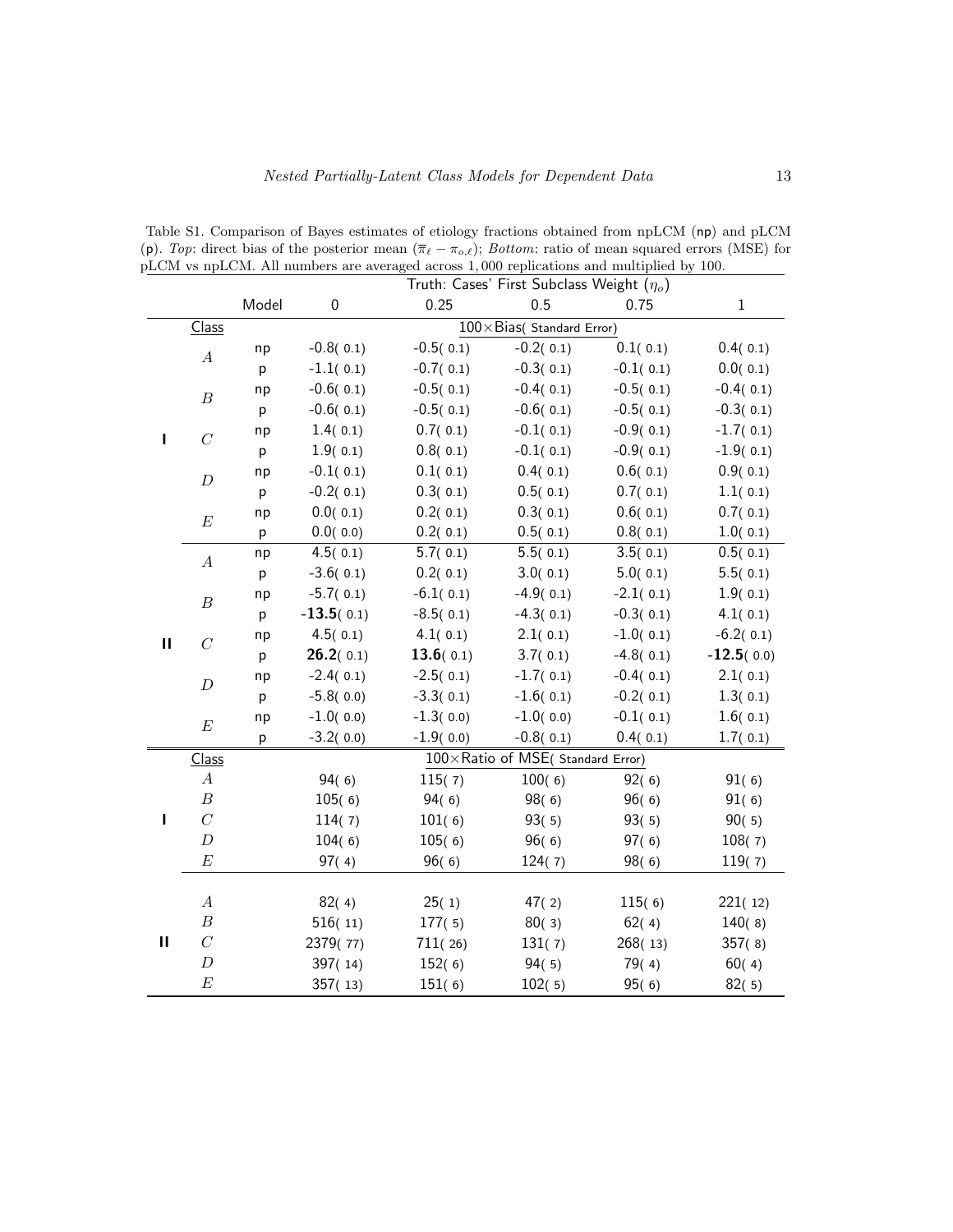|   |                                               |       | Truth: Cases' First Subclass Weight $(\eta_o)$ |              |           |                                                                                         |              |
|---|-----------------------------------------------|-------|------------------------------------------------|--------------|-----------|-----------------------------------------------------------------------------------------|--------------|
|   |                                               | Model | $\boldsymbol{0}$                               | 0.25         | 0.5       | 0.75                                                                                    | $\mathbf{1}$ |
|   | 100×Coverage (Standard Error)<br><b>Class</b> |       |                                                |              |           |                                                                                         |              |
|   | $\boldsymbol{A}$                              | np    | 98.5(0.4)                                      | 99.3(0.3)    | 98.5(0.4) | 98.1(0.4)                                                                               | 97.8(0.5)    |
|   |                                               | p     | 97.8(0.5)                                      | 97.6(0.5)    | 98.3(0.4) | 97.7(0.5)                                                                               | 96.5(0.6)    |
|   | $\boldsymbol{B}$                              | np    | 98.8(0.3)                                      | 97.9(0.5)    | 97.8(0.5) | 97.3(0.5)                                                                               | 98.4(0.4)    |
|   |                                               | p     | 98.5(0.4)                                      | 98.2(0.4)    | 97.4(0.5) | 97.7(0.5)                                                                               | 96.8(0.6)    |
|   | $\overline{C}$                                | np    | 96.6(0.6)                                      | 98.5(0.4)    | 97.7(0.5) | 97.7(0.5)                                                                               | 94.3(0.7)    |
|   |                                               | p     | 93.0(0.8)                                      | 96.6(0.6)    | 98.6(0.4) | 97.5(0.5)                                                                               | 95.1(0.7)    |
|   | $\boldsymbol{D}$                              | np    | 99.0(0.3)                                      | 99.1(0.3)    | 98.1(0.4) | 98.1(0.4)                                                                               | 97.6(0.5)    |
|   |                                               | p     | 98.3(0.4)                                      | 98.6(0.4)    | 98.3(0.4) | 96.9(0.5)                                                                               | 95.8(0.6)    |
|   | $\cal E$                                      | np    | 98.1(0.4)                                      | 98.5(0.4)    | 98.2(0.4) | 98.0(0.4)                                                                               | 97.4(0.5)    |
|   |                                               | р     | 98.6(0.4)                                      | 97.1(0.5)    | 96.6(0.6) | 96.3(0.6)                                                                               | 95.2(0.7)    |
|   |                                               |       |                                                |              |           |                                                                                         |              |
|   | $\boldsymbol{A}$                              | np    | 95.4(0.7)                                      | 88.4(1.1)    | 88.2(1.1) | 94.0(0.8)                                                                               | 98.8(0.3)    |
| П |                                               | p     | 99.6(0.2)                                      | 100.0(0.0)   | 96.7(0.6) | 85.6(1.1)                                                                               | 72.3(1.4)    |
|   | $\boldsymbol{B}$                              | np    | 80.4(1.3)                                      | 84.8(1.1)    | 86.2(1.1) | 98.3(0.4)                                                                               | 98.1(0.4)    |
|   |                                               | p     | 9.9(0.9)                                       | 62.5 $(1.5)$ | 92.1(0.9) | 98.9(0.3)<br>98.0(0.4)<br>75.3(1.4)<br>98.0(0.4)<br>98.0(0.4)<br>98.5(0.4)<br>98.2(0.4) | 82.9(1.2)    |
|   | $\overline{C}$                                | np    | 89.2(1.0)                                      | 89.8(1.0)    | 97.2(0.5) |                                                                                         | 84.4(1.1)    |
|   |                                               | p     | 0.0(0.0)                                       | 6.1(0.8)     | 91.0(0.9) |                                                                                         | 0.0(0.0)     |
|   | D                                             | np    | 93.5(0.8)                                      | 90.7(0.9)    | 95.4(0.7) |                                                                                         | 95.1(0.7)    |
|   |                                               | p     | 53.3(1.6)                                      | 88.7(1.0)    | 97.2(0.5) |                                                                                         | 93.9(0.8)    |
|   | E                                             | np    | 95.4(0.7)                                      | 94.7(0.7)    | 96.1(0.6) |                                                                                         | 96.5(0.6)    |
|   |                                               | р     | 56.1(1.6)                                      | 92.1(0.9)    | 97.8(0.5) |                                                                                         | 92.0(0.9)    |

Table S2. Comparison of the actual coverage rates of 95% credible intervals for each disease class estimated by results fitted to 1, 000 replication data sets.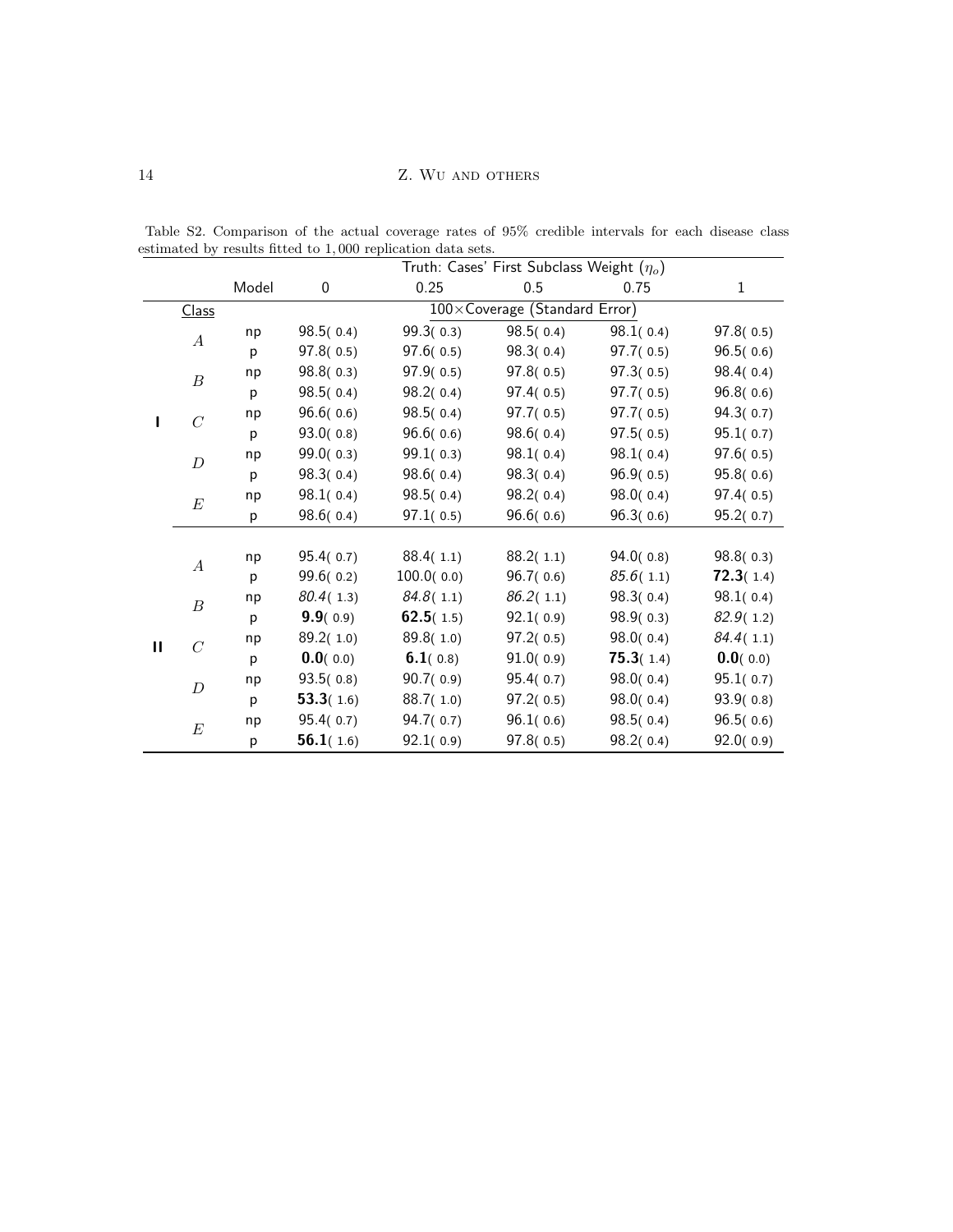APPENDIX S6. FOR SECTION 5: ANALYSIS OF PERCH DATA

# Full Pathogen Names and Abbreviations:

(1).HINF- Haemophilus Influenzae; (2). ADENO -Adenovirus; (3). HMPV-A/B - Human Metapneumovirus Type A or B; (4). PARA-1 - Parainfluenza Type 1 Virus; (5). RHINO - Rhinovirus; (6). RSV - Respiratory Syncytial Virus Type A or B.



Figure S2. Matrix of significant pairwise log odds ratios (LOR) for cases (upper) and controls (lower). LOR is at the top of the cell. Below it, its standard error is in smaller type, using the same color as the LOR. Then the estimate is divided by its standard error. We put the actual value when the Z-statistics has an absolute value greater than 2; a plus (red) or minus (blue) if between 1 and 2; blank otherwise.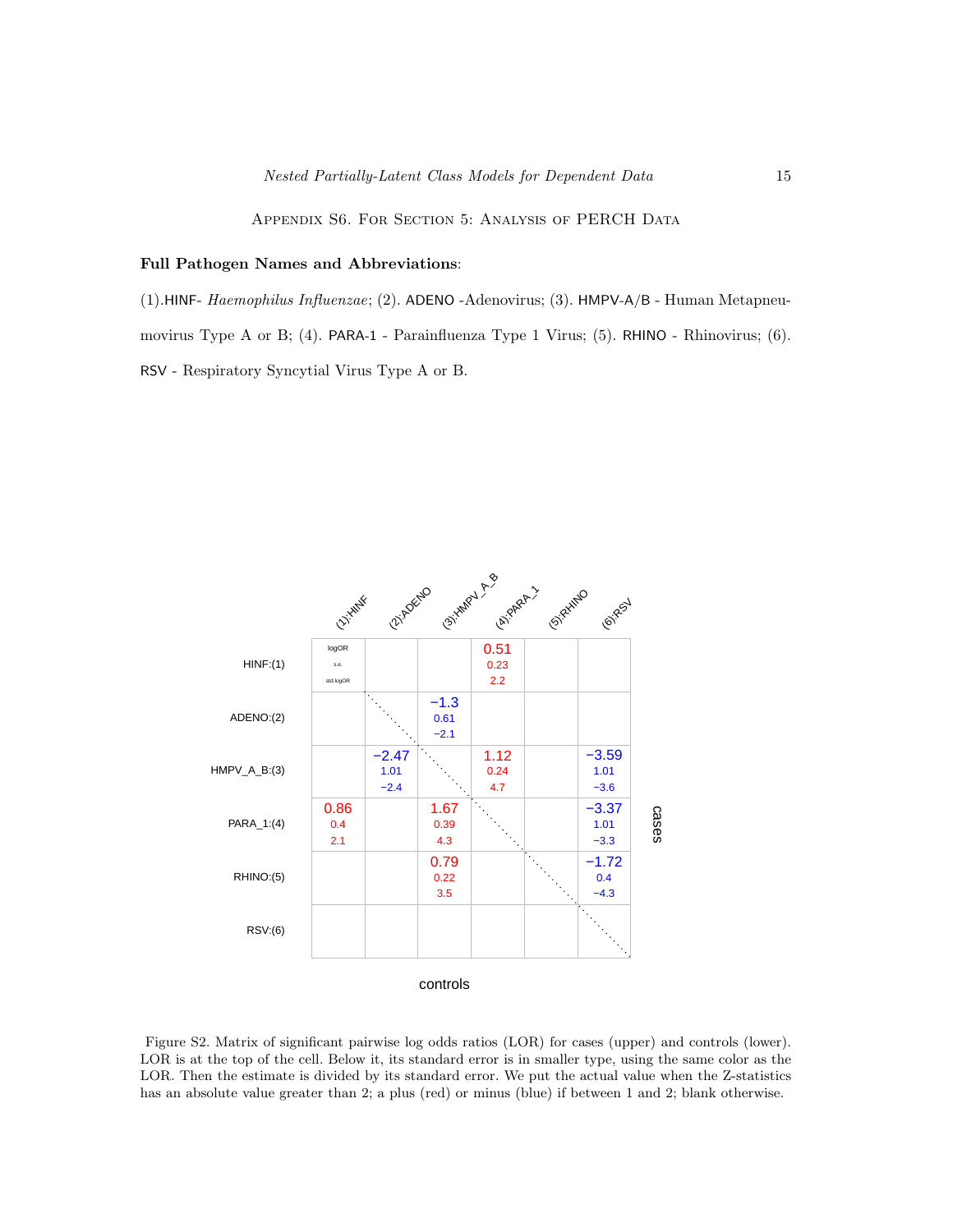16 Z. WU AND OTHERS



Figure S3. Posterior predictive checking for pairwise odds ratios separately for cases (upper triangle) and controls (lower triangle) with expert priors on true positive rates. Left: pLCM; Right: npLCM. Each entry is a standardized log odds ratio difference (SLORD): the observed log odds ratio for a pair of measurements minus the mean LOR for the posterior predictive distribution divided by the standard deviation of the posterior predictive distribution. The first significant digit of absolute SLORs are shown in red for positive and blue for negative values, and only those greater than 2 are shown. On average, for a well fitting model, we expect  $0.05 \times {6 \choose 2} \times 2 \approx 1.5(\pm 2.4)$  non-blank cells in cases and controls, respectively.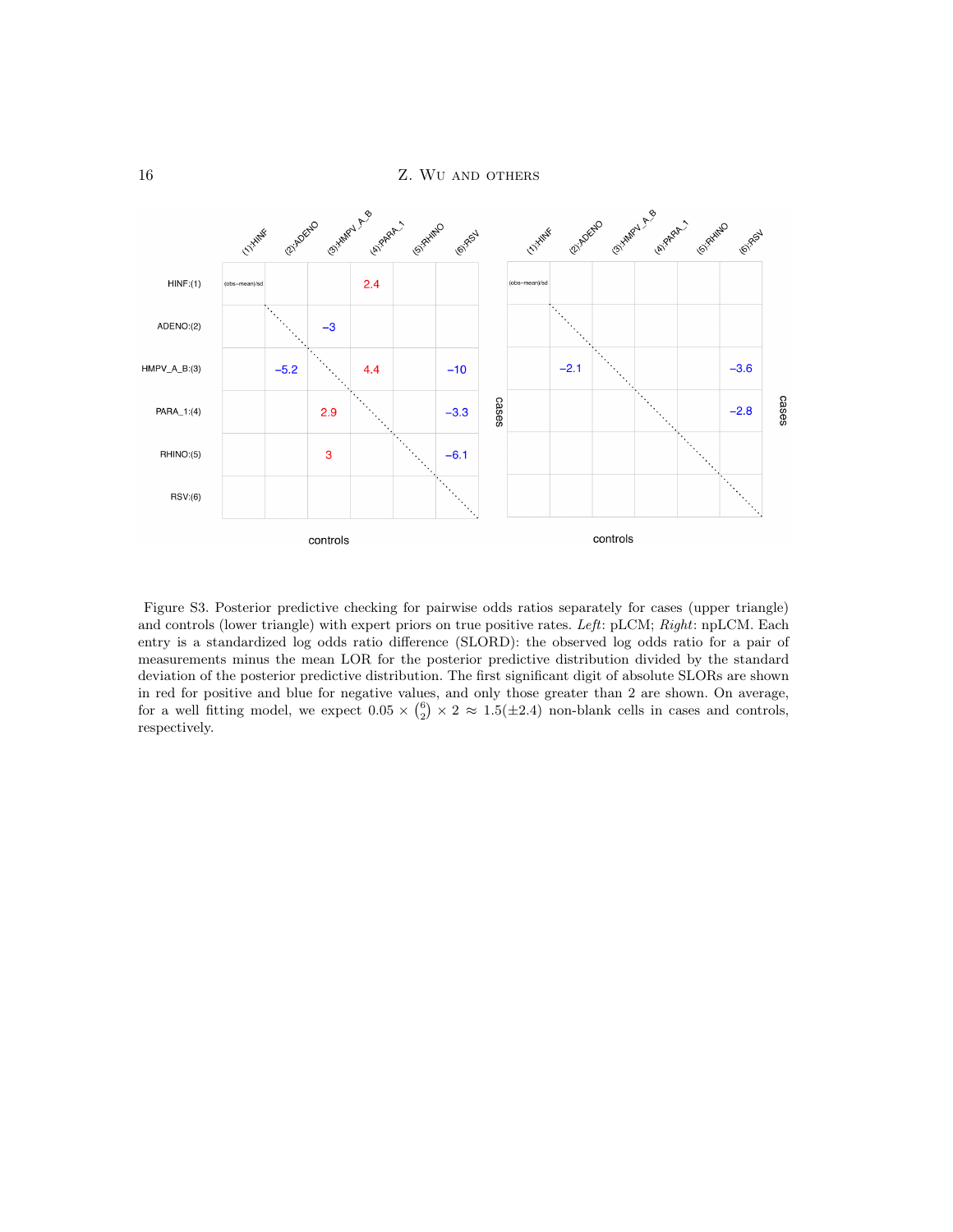

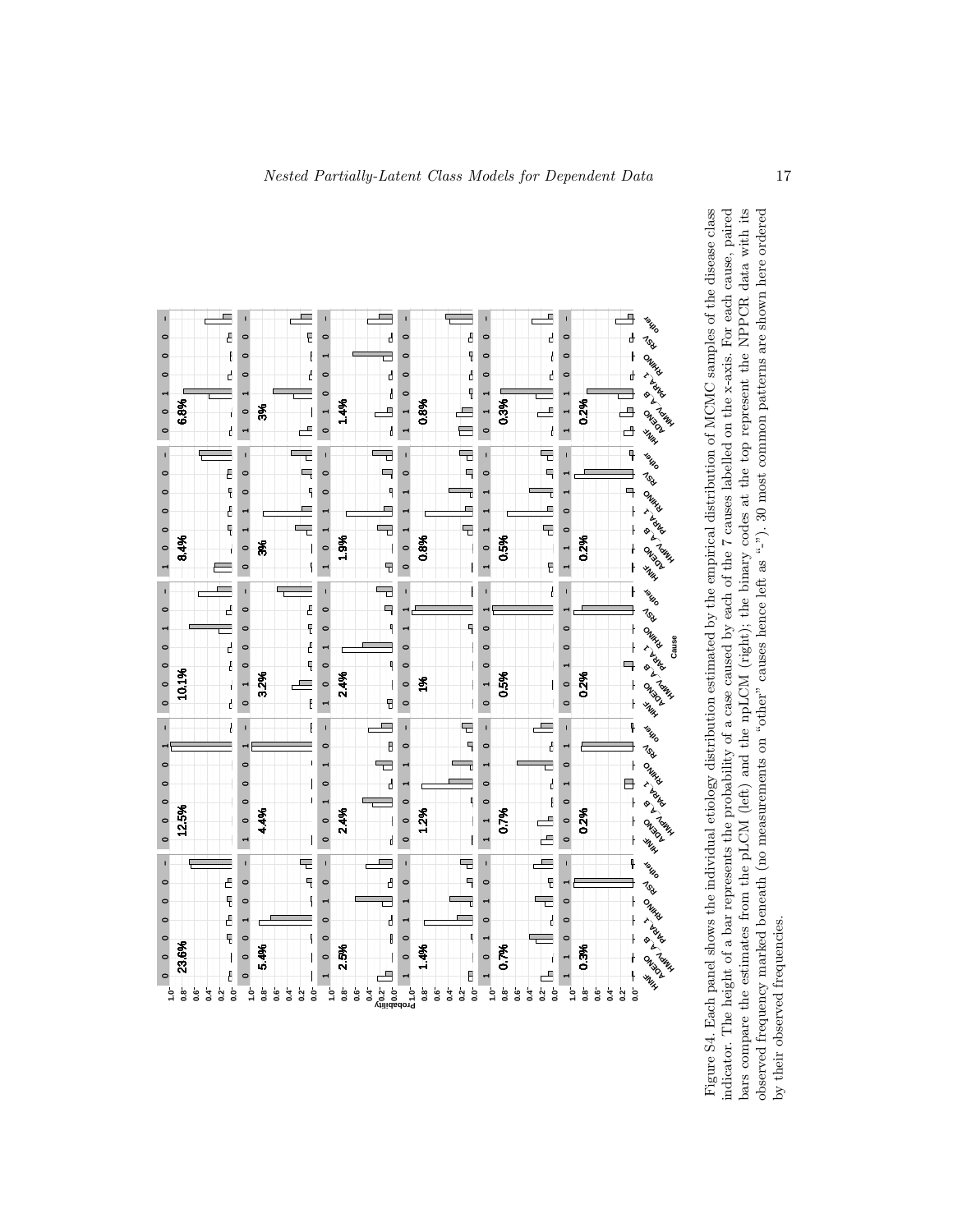#### **ACKNOWLEDGMENTS**

We thank the members of the larger PERCH Study Group for discussions that helped shape the statistical approach presented herein, and the study participants. The PERCH Study Group consists of researchers from the International Vaccine Access Center, Johns Hopkins Bloomberg School of Public Health, Baltimore, Maryland, USA; KEMRI-Wellcome Trust Research Programme, Kilifi, Kenya; ICDDR, B, Dhaka and Matlab, Bangladesh; Medical Research Council, Basse, The Gambia; Respiratory and Meningeal Pathogens Research Unit, University of the Witwatersrand, Johannesburg, South Africa; Departments of Pediatrics and Medicine, Center for Vaccine Development, University of Maryland School of Medicine, Baltimore, MD, USA and Centre pour le Dveloppement des Vaccins (CVD-Mali), Bamako, Mali; Thailand Ministry of Public Health U.S. CDC Collaboration, Nonthaburi, Thailand; Boston University, Lusaka, Zambia; University of Otago, Christchurch, New Zealand. We also thank the members of PERCH Expert Group who provided external advice.

Research reported in this work was also partially funded through a Patient-Centered Outcomes Research Institute (PCORI) Award (ME-1408-20318). The statements in this publication are solely the responsibility of the authors and do not necessarily represent the views of the PCORI, its Board of Governors or Methodology Committee.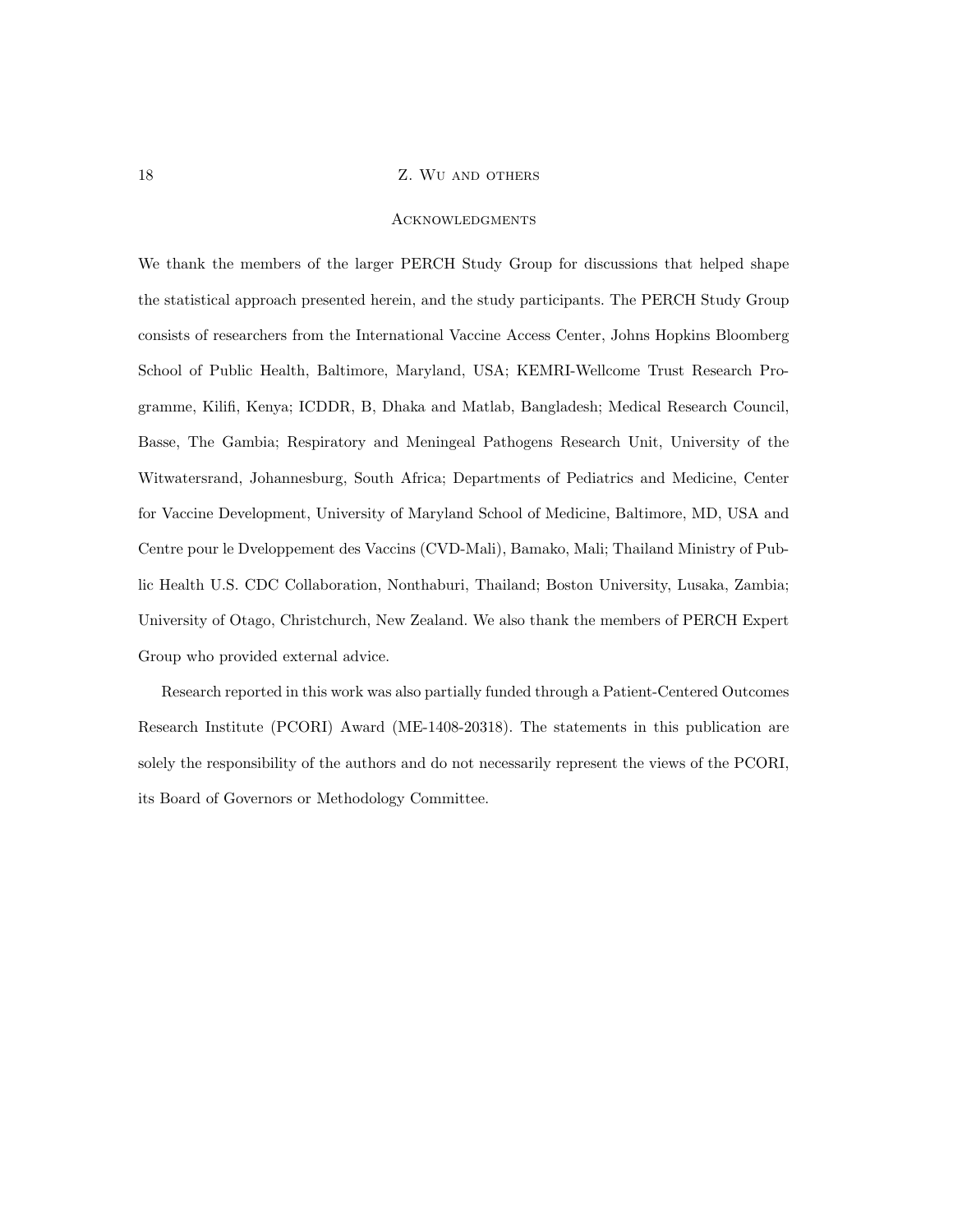#### REFERENCES 19

#### **REFERENCES**

- <span id="page-18-5"></span>Brooks, S.P. and Gelman, A. (1998). General methods for monitoring convergence of iterative simulations. Journal of Computational and Graphical Statistics 7(4), 434–455.
- <span id="page-18-8"></span>EFRON, BRADLEY. (2015). Frequentist accuracy of bayesian estimates. Journal of the Royal Statistical Society: Series B (Statistical Methodology) 77(3), 617–646.
- <span id="page-18-4"></span>GELFAND, ALAN E AND KOTTAS, ATHANASIOS. (2002). A computational approach for full nonparametric bayesian inference under dirichlet process mixture models. Journal of Computational and Graphical Statistics 11(2), 289–305.
- <span id="page-18-1"></span>HJORT, NILS LID, HOLMES, CC, MÜLLER, PETER AND WALKER, STEPHEN G. (2010). Bayesian nonparametrics. AMC 10, 12.
- <span id="page-18-3"></span>Ishwaran, Hemant and James, Lancelot F. (2001). Gibbs sampling methods for stickbreaking priors. Journal of the American Statistical Association 96(453), 161–173.
- <span id="page-18-2"></span>Ishwaran, Hemant and James, Lancelot F. (2002). Approximate Dirichlet Process computing in finite normal mixtures. Journal of Computational and Graphical Statistics 11(3), 508–532.
- <span id="page-18-0"></span>Jones, G., Johnson, W.O., Hanson, T.E. and Christensen, R. (2010). Identifiability of models for multiple diagnostic testing in the absence of a gold standard. *Biometrics*  $66(3)$ , 855–863.
- <span id="page-18-7"></span>LIU, FEI, BAYARRI, MJ, BERGER, JO and others. (2009). Modularization in bayesian analysis, with emphasis on analysis of computer models. Bayesian Analysis  $4(1)$ , 119–150.
- <span id="page-18-6"></span>Lunn, David, Best, Nicky, Spiegelhalter, David, Graham, Gordon and Neuenschwander, Beat. (2009). Combining mcmc with 'sequential' PKPD modelling. Journal of Pharmacokinetics and Pharmacodynamics 36(1), 19–38.